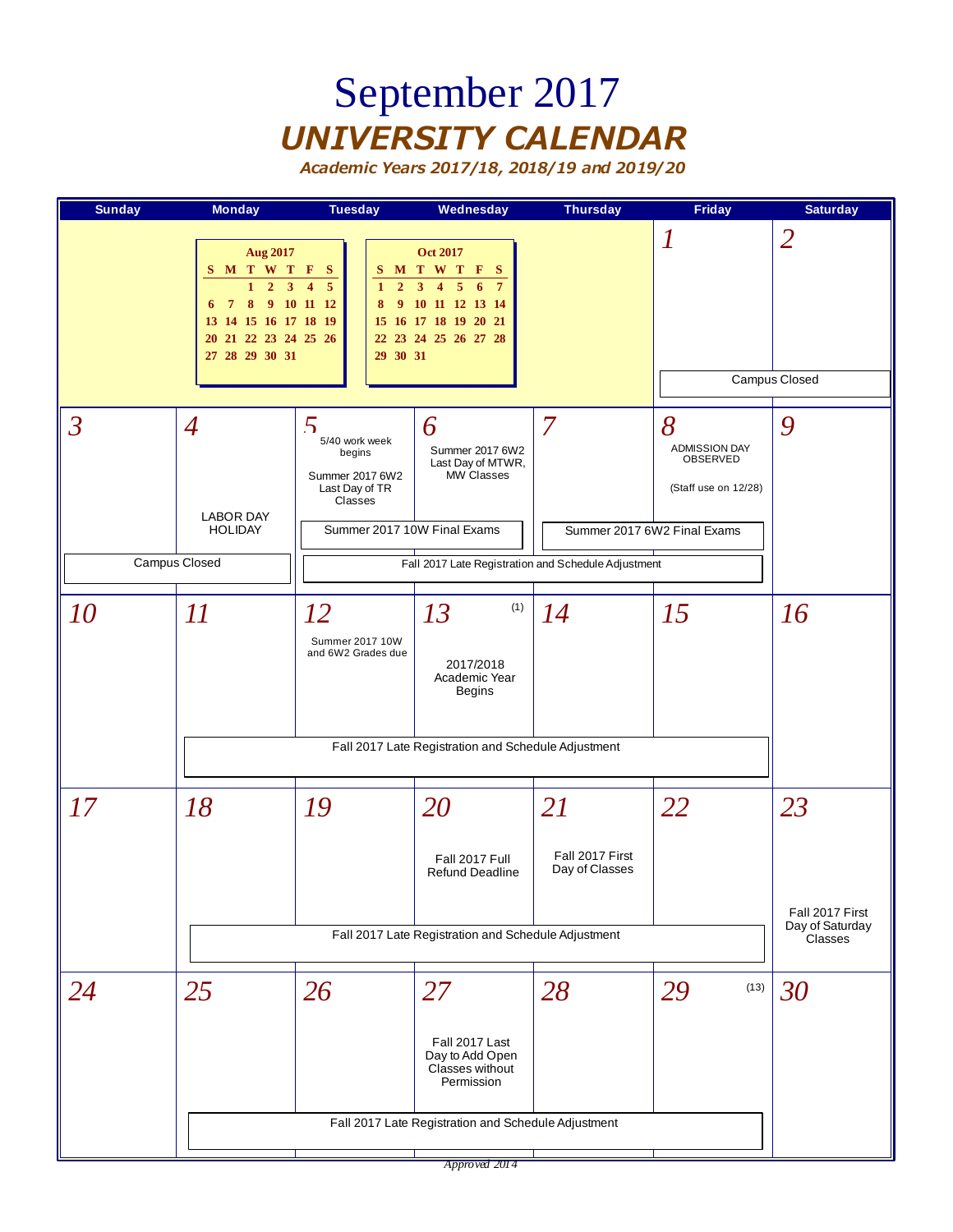### October 2017 *UNIVERSITY CALENDAR*

| <b>Sunday</b> | <b>Monday</b>                                | <b>Tuesday</b>                                                                            | Wednesday                                                    | <b>Thursday</b>                                                                                                                                                                         | Friday                                                                                                                                      | <b>Saturday</b> |
|---------------|----------------------------------------------|-------------------------------------------------------------------------------------------|--------------------------------------------------------------|-----------------------------------------------------------------------------------------------------------------------------------------------------------------------------------------|---------------------------------------------------------------------------------------------------------------------------------------------|-----------------|
|               | $\overline{2}$<br>(14)                       | $\mathfrak{Z}$                                                                            | $\overline{4}$                                               | 5                                                                                                                                                                                       | 6                                                                                                                                           | 7               |
|               |                                              |                                                                                           |                                                              | Fall 2017 Late Registration and Schedule Adjustment (late fee and prepayment required)                                                                                                  |                                                                                                                                             |                 |
| 8             | 9<br>Columbus Day<br>(staff use on<br>12/29  | 10                                                                                        | II<br><b>Fall 2017</b><br><b>CENSUS</b>                      | 12                                                                                                                                                                                      | 13                                                                                                                                          | 14              |
|               |                                              | Fall 2017 Late Registration and Schedule Adjustment (late fee<br>and prepayment required) |                                                              |                                                                                                                                                                                         |                                                                                                                                             |                 |
| 15            | 16                                           | 17                                                                                        | 18<br>Winter 2018 Last<br>Day to Place<br>Service Indicators | 19                                                                                                                                                                                      | 20<br>Winter 2018<br><b>Registration Access</b><br>e-mailed                                                                                 | 21              |
| 22            | 23<br>Winter 2018 Advising<br><b>Begins</b>  | 24                                                                                        | 25                                                           | 26                                                                                                                                                                                      | 27                                                                                                                                          | 28              |
| 29            | 30<br>Winter 2018 Priority<br>I Registration | 31<br>(35)<br>Winter 2018 Priority<br>I Registration                                      | $3^{\circ}$<br>$\overline{4}$                                | <b>Sep 2017</b><br>S M T W T F S<br>$\mathbf{1}$<br>$\overline{2}$<br>6 7 8<br>$\overline{9}$<br>5 <sub>5</sub><br>10 11 12 13 14 15 16<br>17 18 19 20 21 22 23<br>24 25 26 27 28 29 30 | <b>Nov 2017</b><br>S M T W T F S<br>$1\quad 2$<br>7 8 9 10 11<br>5<br>- 6<br>12 13 14 15 16 17 18<br>19 20 21 22 23 24 25<br>26 27 28 29 30 | $3\quad 4$      |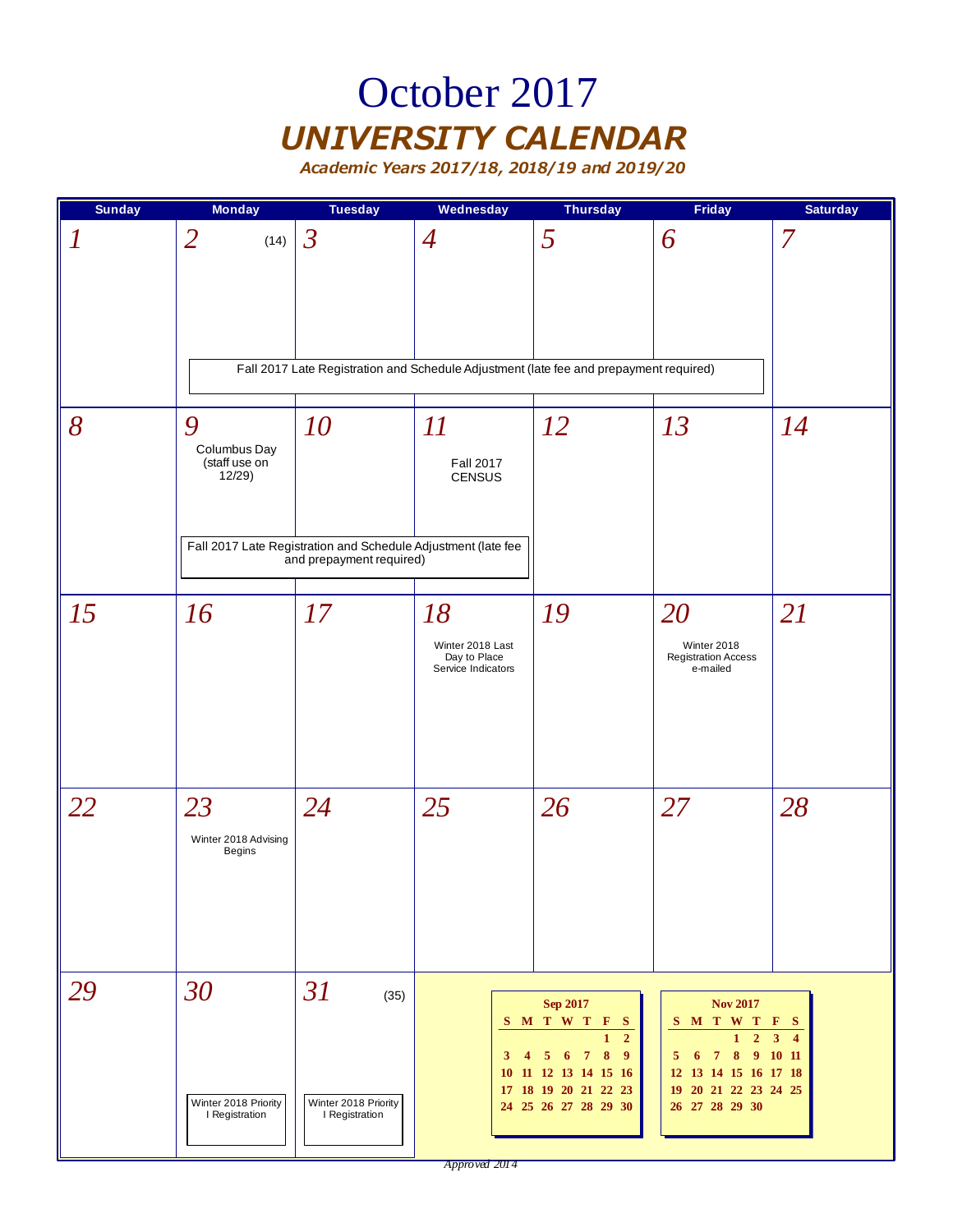#### November 2017 *UNIVERSITY CALENDAR*

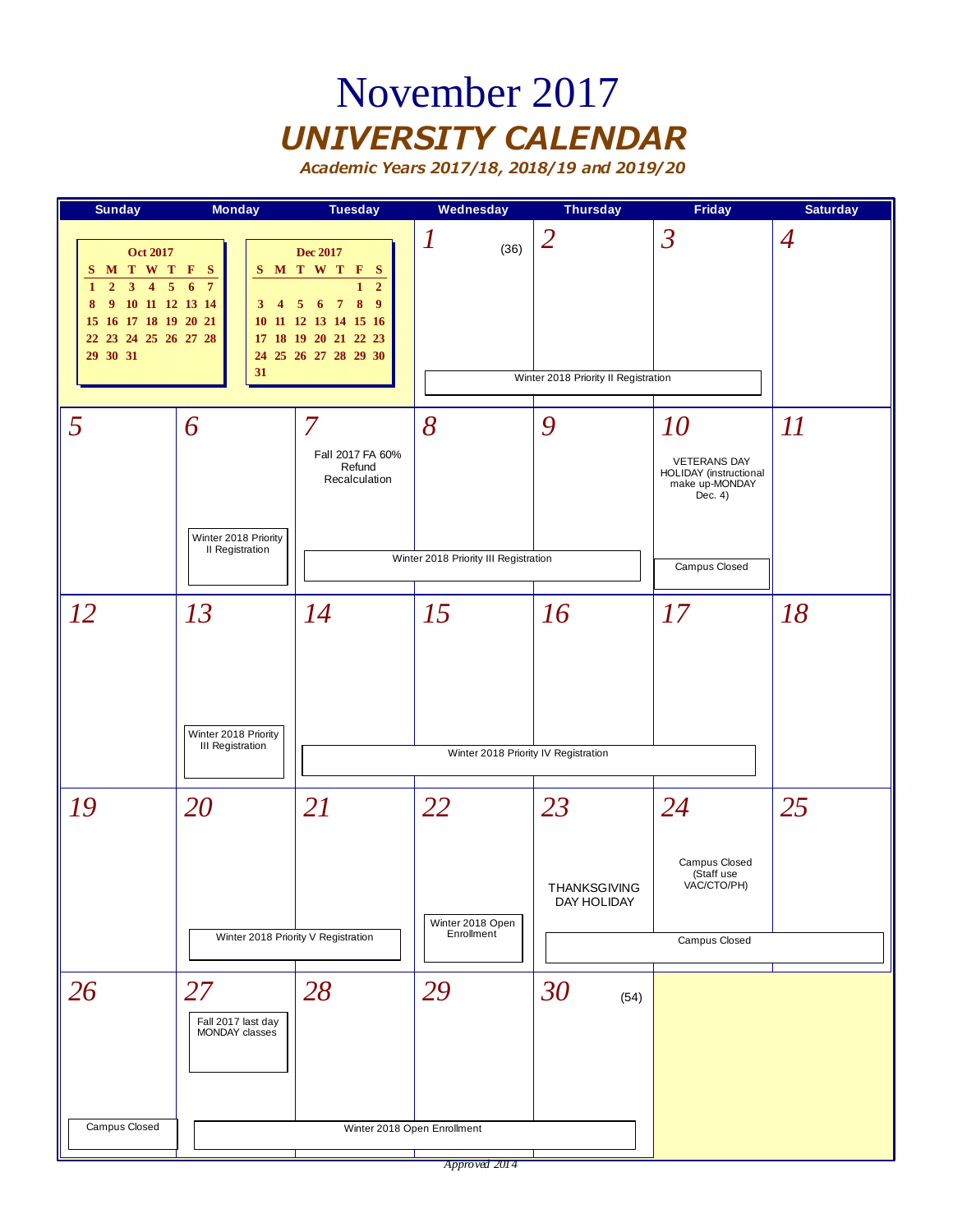#### December 2017 *UNIVERSITY CALENDAR*

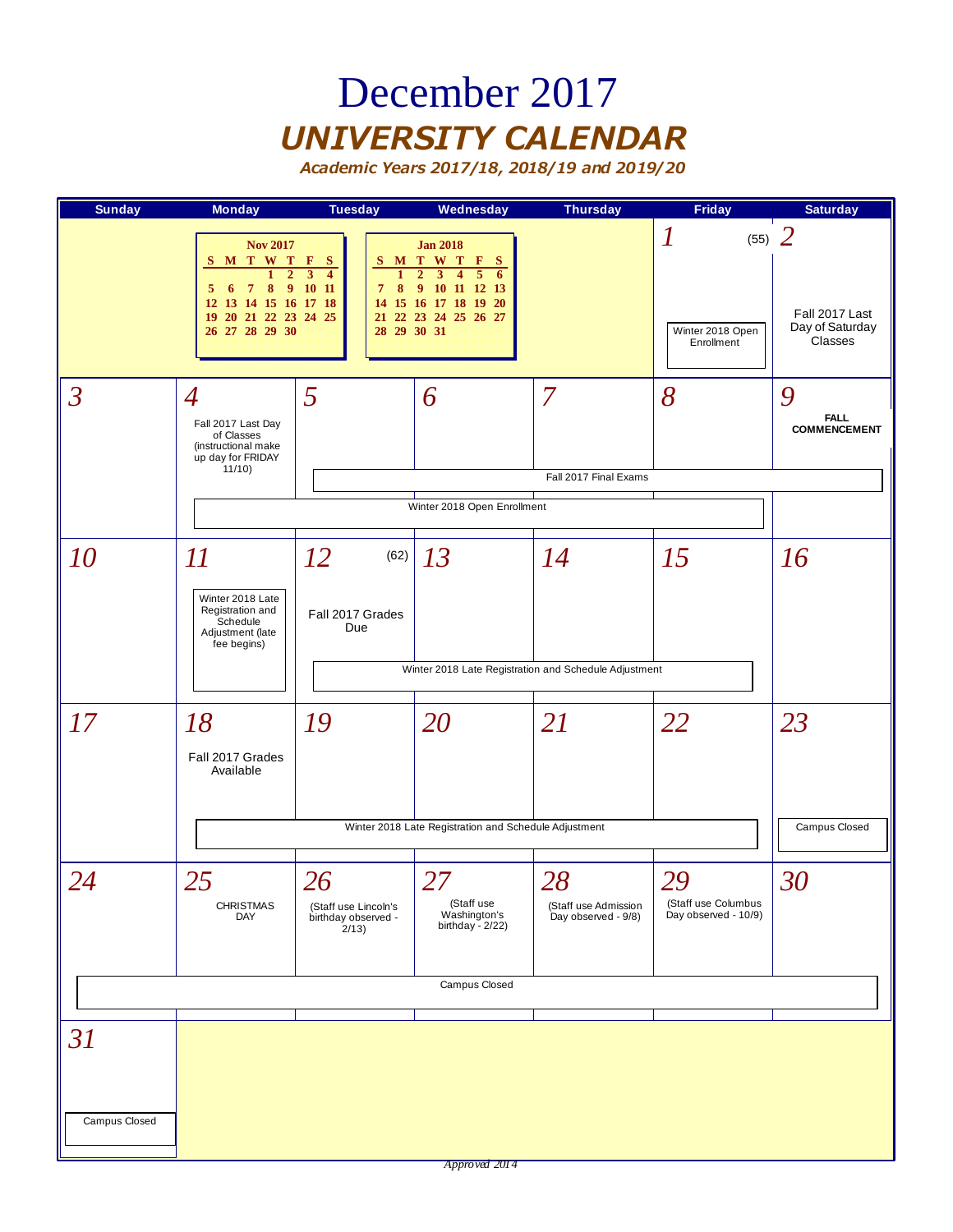# January 2018 *UNIVERSITY CALENDAR*

| <b>Sunday</b>  | <b>Monday</b>                                                                                        | <b>Tuesday</b> | Wednesday                                                            | <b>Thursday</b>                                                                                                                                     | <b>Friday</b>                                                                     | <b>Saturday</b>                                                                                                                                                                            |
|----------------|------------------------------------------------------------------------------------------------------|----------------|----------------------------------------------------------------------|-----------------------------------------------------------------------------------------------------------------------------------------------------|-----------------------------------------------------------------------------------|--------------------------------------------------------------------------------------------------------------------------------------------------------------------------------------------|
|                | $\boldsymbol{l}$<br><b>NEW YEAR'S</b><br><b>DAY</b><br>Campus Closed                                 | $\overline{2}$ | $\mathfrak{Z}$<br>(63)                                               | $\overline{4}$<br>Winter 2018 Late Registration and Schedule Adjustment                                                                             | 5<br>Winter 2018 Full<br>Refund Deadline                                          | 6<br>Winter 2018 First<br>Day of Saturday<br>Classes                                                                                                                                       |
| $\overline{7}$ | 8<br>Winter 2018 First<br>Day of Classes                                                             | 9              | 10                                                                   | $\varPi$                                                                                                                                            | 12<br>Winter 2018 Last<br>Day to Add Open<br><b>Classes Without</b><br>Permission | 13<br><b>MARTIN LUTHER</b><br>KING HOLIDAY -<br>No Saturday<br>Classes                                                                                                                     |
|                |                                                                                                      |                | Winter 2018 Late Registration and Schedule Adjustment                |                                                                                                                                                     |                                                                                   | Campus Closed                                                                                                                                                                              |
| 14             | 15<br><b>MARTIN</b><br>LUTHER KING<br><b>HOLIDAY</b><br>(instructional<br>make up<br>day-March 19)   | 16             | 17                                                                   | 18                                                                                                                                                  | 19                                                                                | 20                                                                                                                                                                                         |
|                | Campus Closed                                                                                        |                |                                                                      | Winter 2018 Late Registration and Schedule Adjustment                                                                                               |                                                                                   |                                                                                                                                                                                            |
| 21             | 22                                                                                                   | 23             | 24                                                                   | 25                                                                                                                                                  | 26                                                                                | 27                                                                                                                                                                                         |
|                |                                                                                                      |                | Winter 2018 Late Registration and Schedule Adjustment                |                                                                                                                                                     |                                                                                   |                                                                                                                                                                                            |
| 28             | 29<br>Winter 2018<br><b>CENSUS</b><br>Winter 2018 Late<br>Registration and<br>Schedule<br>Adjustment | 30             | 31<br>(82)<br>Spring 2018 Last Day<br>to Place Service<br>Indicators | <b>Dec 2017</b><br>S M T W T F S<br>$5\quad 6\quad 7$<br>3<br>4<br>11 12 13 14 15 16<br>10<br>17 18 19 20 21 22 23<br>25 26 27 28 29 30<br>24<br>31 | $\overline{2}$<br>8<br>$\boldsymbol{9}$<br>5<br>4<br>11<br>25 26 27 28            | <b>Feb 2018</b><br>S M T W T F S<br>$\overline{2}$<br>$\mathbf{3}$<br>$\mathbf{1}$<br>$\overline{7}$<br>8<br>$\overline{9}$<br>6<br><b>10</b><br>12 13 14 15 16 17<br>18 19 20 21 22 23 24 |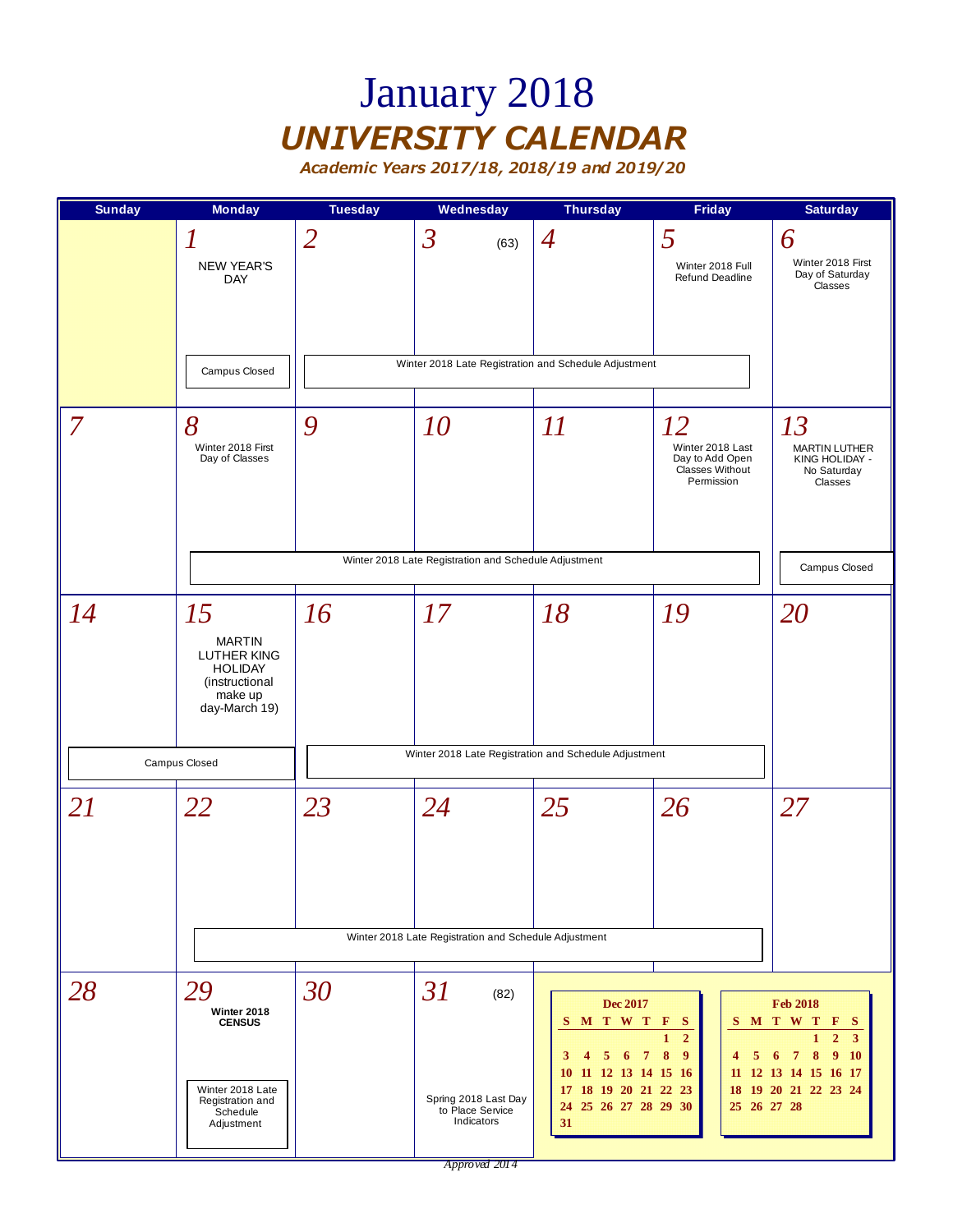# February 2018 *UNIVERSITY CALENDAR*

*Academic Years 2017/18, 2018/19 and 2019/20*

| <b>Sunday</b>               | <b>Monday</b>                                                                                                                                                                                                 | <b>Tuesday</b>                                                                                                                                                                                        | <b>Wednesday</b>                                                         | <b>Thursday</b>                                                                                           | <b>Friday</b>                                                    | <b>Saturday</b> |
|-----------------------------|---------------------------------------------------------------------------------------------------------------------------------------------------------------------------------------------------------------|-------------------------------------------------------------------------------------------------------------------------------------------------------------------------------------------------------|--------------------------------------------------------------------------|-----------------------------------------------------------------------------------------------------------|------------------------------------------------------------------|-----------------|
| $\mathbf{1}$<br>$7^{\circ}$ | <b>Jan 2018</b><br>S M T W T F<br>- S<br>$\overline{2}$<br>3 <sup>1</sup><br>5 <sup>5</sup><br>$\overline{\mathbf{4}}$<br>6<br>8 9 10 11 12 13<br>14 15 16 17 18 19 20<br>21 22 23 24 25 26 27<br>28 29 30 31 | <b>Mar 2018</b><br>S M T W T F<br>$\mathbf{1}$<br>$\boldsymbol{8}$<br>$\overline{7}$<br>$5\quad 6$<br>$\overline{\mathbf{4}}$<br>11 12 13 14 15 16 17<br>18 19 20 21 22 23 24<br>25 26 27 28 29 30 31 | <b>S</b><br>$\overline{\mathbf{3}}$<br>$\overline{2}$<br>9 <sub>10</sub> | $\boldsymbol{l}$<br>(83)                                                                                  | $\overline{2}$<br>Spring 2018<br>Registration Access<br>e-mailed | $\mathfrak{Z}$  |
| $\overline{A}$              | 5<br>Spring 2018 Advising<br>Begins                                                                                                                                                                           | 6                                                                                                                                                                                                     | $\overline{7}$                                                           | 8                                                                                                         | 9                                                                | 10              |
| 11                          | 12<br>LINCOLN'S<br>BIRTHDAY (staff use<br>on 12/26)                                                                                                                                                           | 13<br>Spring 2018 Priority I Registration                                                                                                                                                             | 14                                                                       | 15<br>Spring 2018 Priority II Registration                                                                | 16                                                               | 17              |
| 18                          | 19<br>Spring 2018 Priority<br>II Registration                                                                                                                                                                 | 20                                                                                                                                                                                                    | 21<br>Winter 2018 FA<br>60% Refund<br>Recalculation                      | 22<br><b>WASHINGTON'S</b><br>BIRTHDAY (staff use<br>on $12/27$ )<br>Spring 2018 Priority III Registration | 23                                                               | 24              |
| 25                          | 26                                                                                                                                                                                                            | 27<br>Spring 2018 Priority IV Registration                                                                                                                                                            | 28<br>(102)                                                              |                                                                                                           |                                                                  |                 |

*Approved 2014*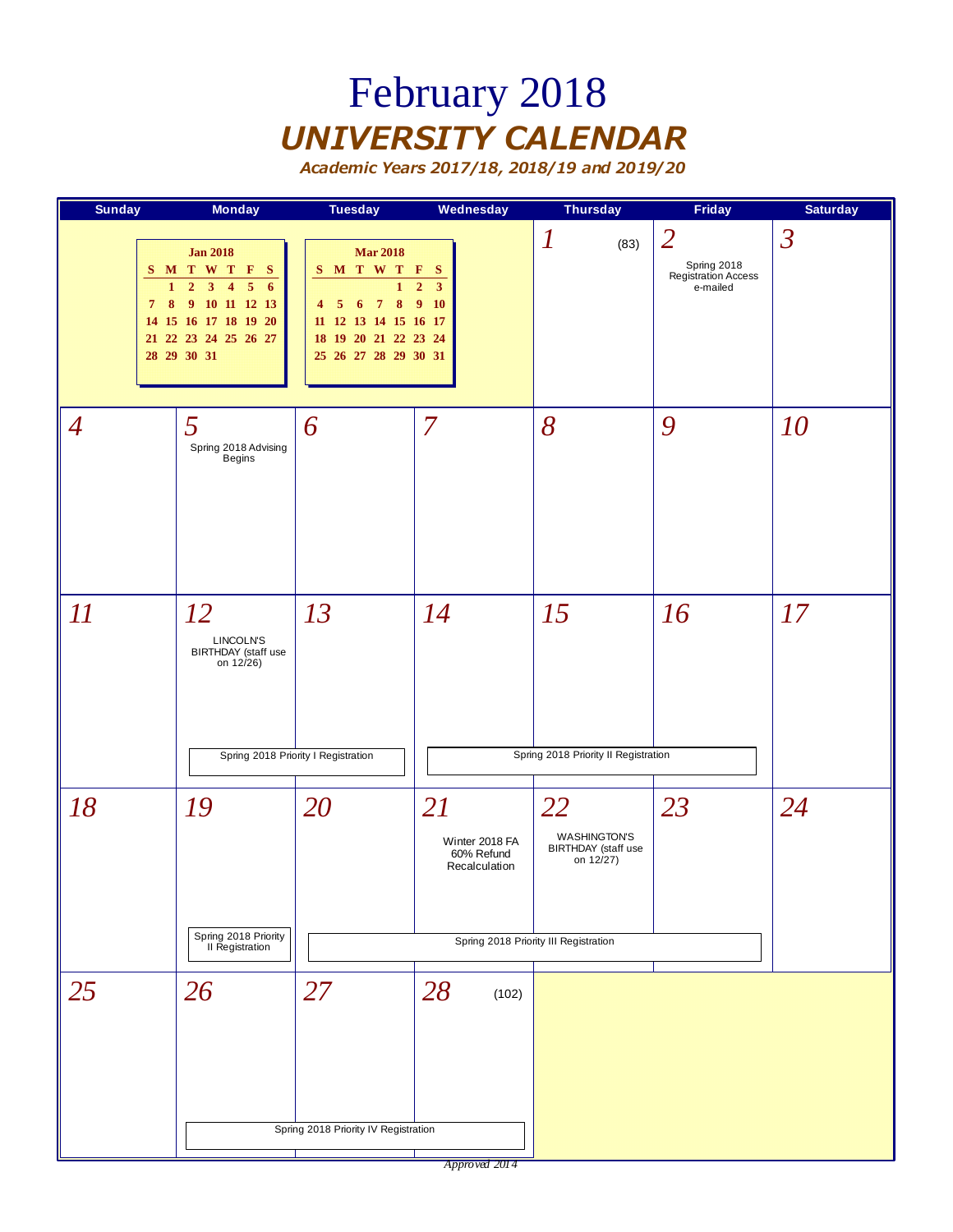### March 2018 *UNIVERSITY CALENDAR*

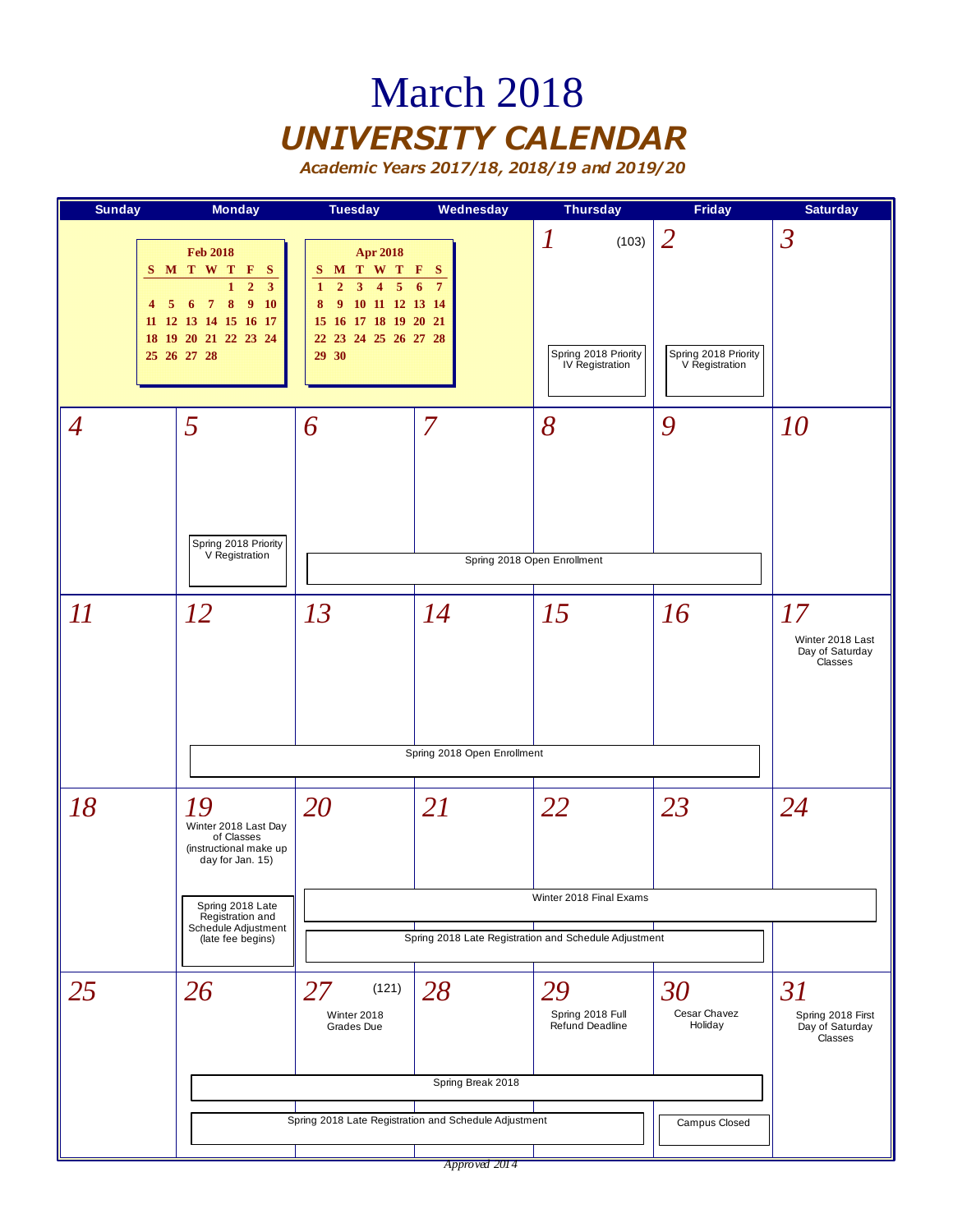# April 2018 *UNIVERSITY CALENDAR*

| <b>Sunday</b>    | <b>Monday</b>                                              | <b>Tuesday</b>                                    | Wednesday                                                                                                                                                  | <b>Thursday</b>                                        | Friday                                                                                                                                                    | <b>Saturday</b> |
|------------------|------------------------------------------------------------|---------------------------------------------------|------------------------------------------------------------------------------------------------------------------------------------------------------------|--------------------------------------------------------|-----------------------------------------------------------------------------------------------------------------------------------------------------------|-----------------|
| $\boldsymbol{l}$ | $\overline{2}$<br>(122)<br>Spring 2018 First of<br>Classes | $\mathfrak{Z}$<br>Winter 2018 Grades<br>Available | $\overline{4}$<br>Spring 2018 Late Registration and Schedule Adjustment                                                                                    | 5                                                      | 6<br>Spring 2018 First<br>Last Day to Add<br>Open Classes<br>Without Permission                                                                           | $\overline{7}$  |
| 8                | 9                                                          | 10                                                | II<br>Spring 2018 Late Registration and Schedule Adjustment                                                                                                | <i>12</i>                                              | 13                                                                                                                                                        | 14              |
| 15               | 16                                                         | 17                                                | 18<br>Spring 2018 Late Registration and Schedule Adjustment                                                                                                | 19                                                     | 20<br>Spring 2018<br>CENSUS                                                                                                                               | 21              |
| 22               | 23                                                         | 24                                                | 25                                                                                                                                                         | 26                                                     | 27<br>Summer 2018<br><b>Registration Access</b><br>e-mailed                                                                                               | 28              |
| 29               | 30<br>(142)<br>Summer 2018<br><b>Advising Begins</b>       |                                                   | <b>Mar 2018</b><br>S M T W T F S<br>$\mathbf{1}$<br>6 7 8 9 10<br>$5^{\circ}$<br>4<br>11 12 13 14 15 16 17<br>18 19 20 21 22 23 24<br>25 26 27 28 29 30 31 | $\overline{2}$<br>$\mathbf{3}$<br>$7\phantom{.0}$<br>6 | <b>May 2018</b><br>S M T W T F S<br>$1 \quad 2 \quad 3 \quad 4 \quad 5$<br>8 9 10 11 12<br>13 14 15 16 17 18 19<br>20 21 22 23 24 25 26<br>27 28 29 30 31 |                 |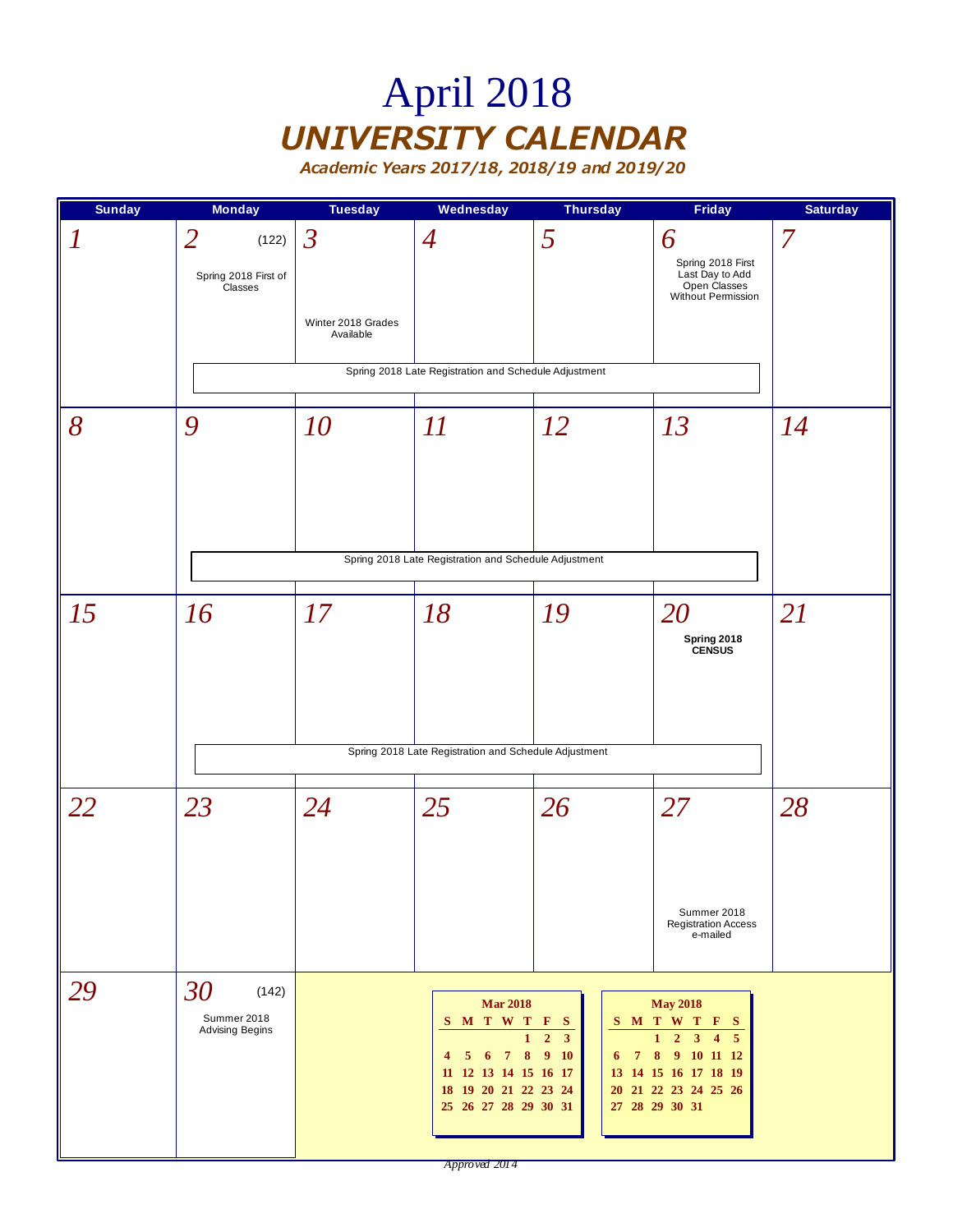### May 2018 *UNIVERSITY CALENDAR*

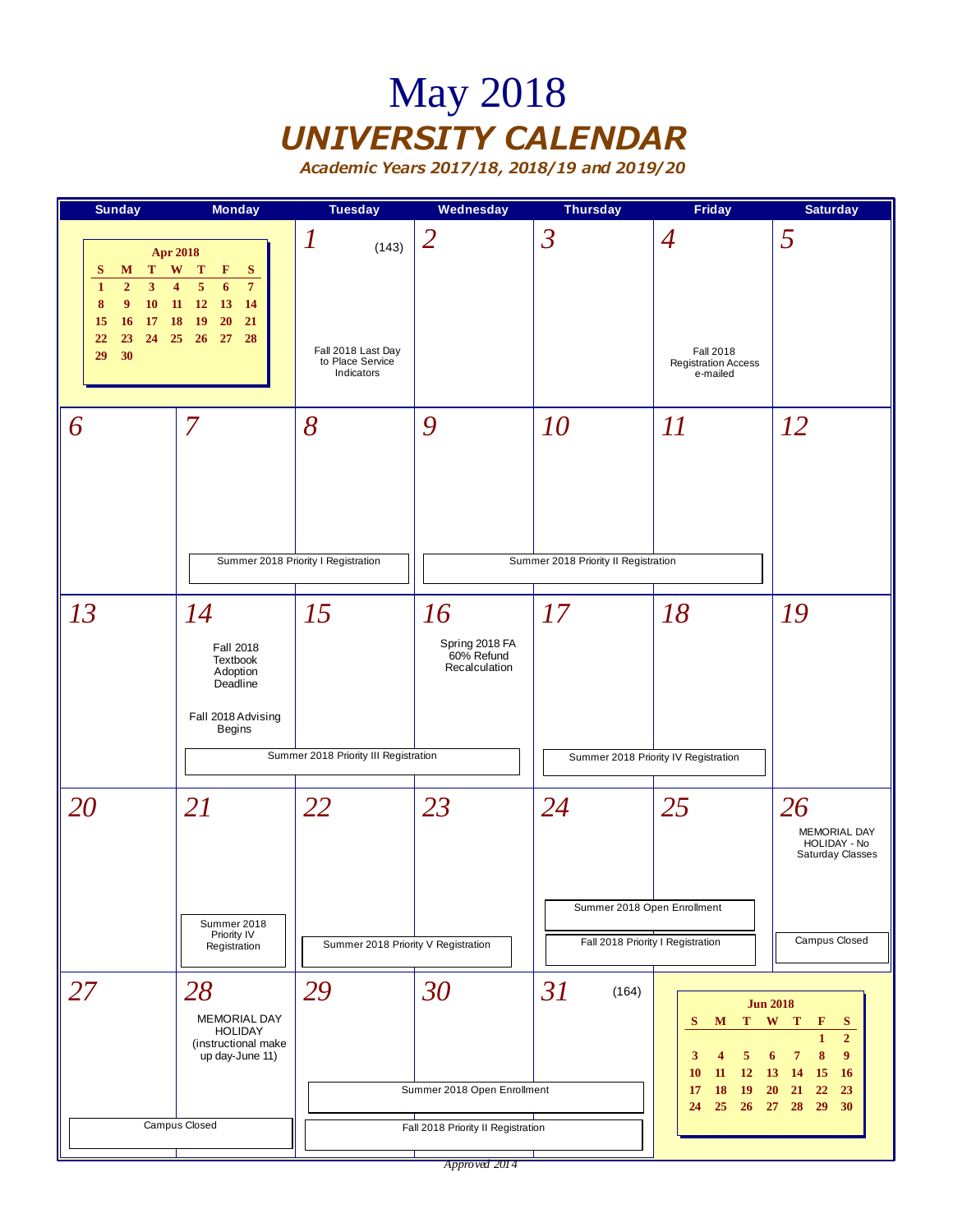#### June 2018 *UNIVERSITY CALENDAR*

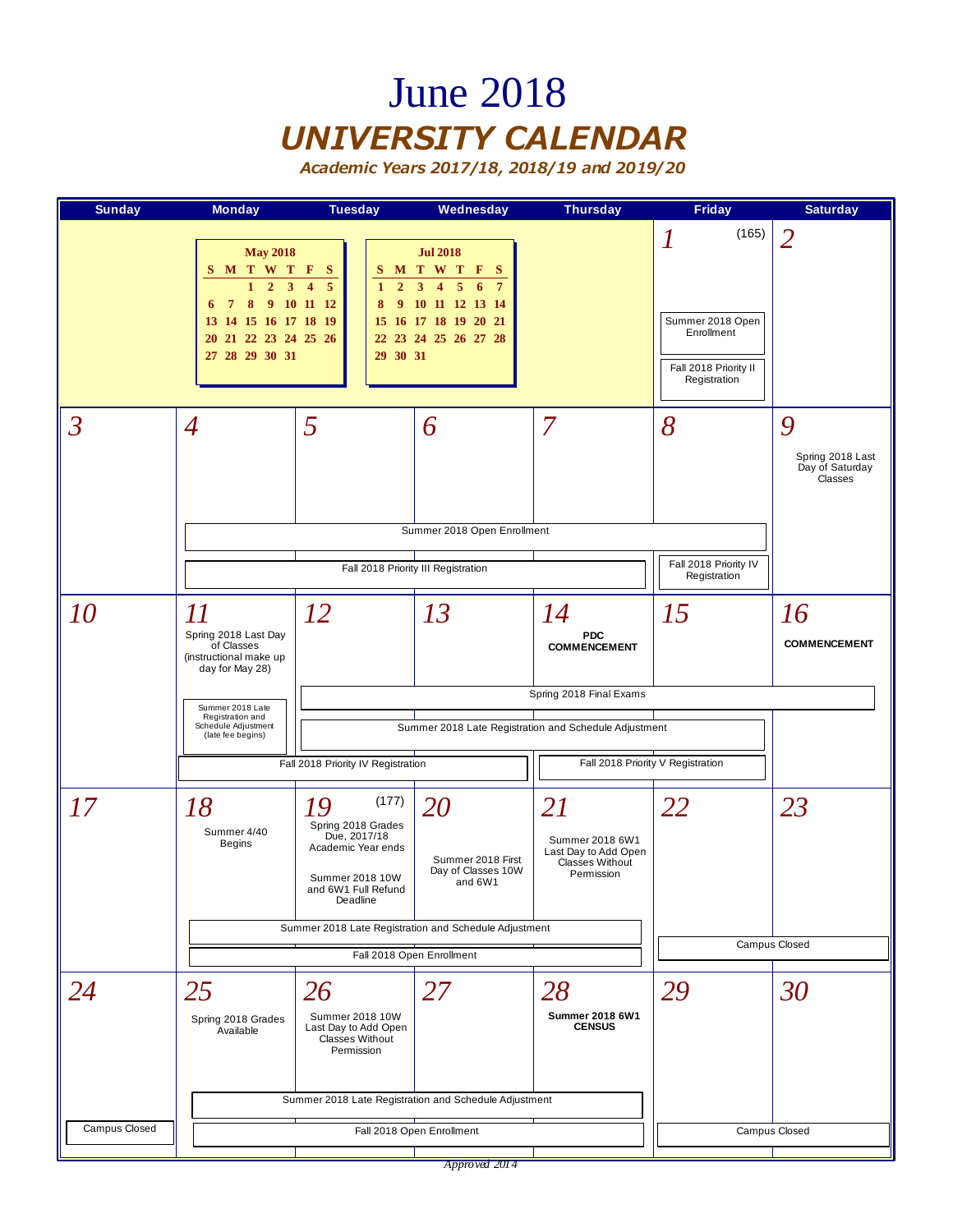## July 2018 *UNIVERSITY CALENDAR*

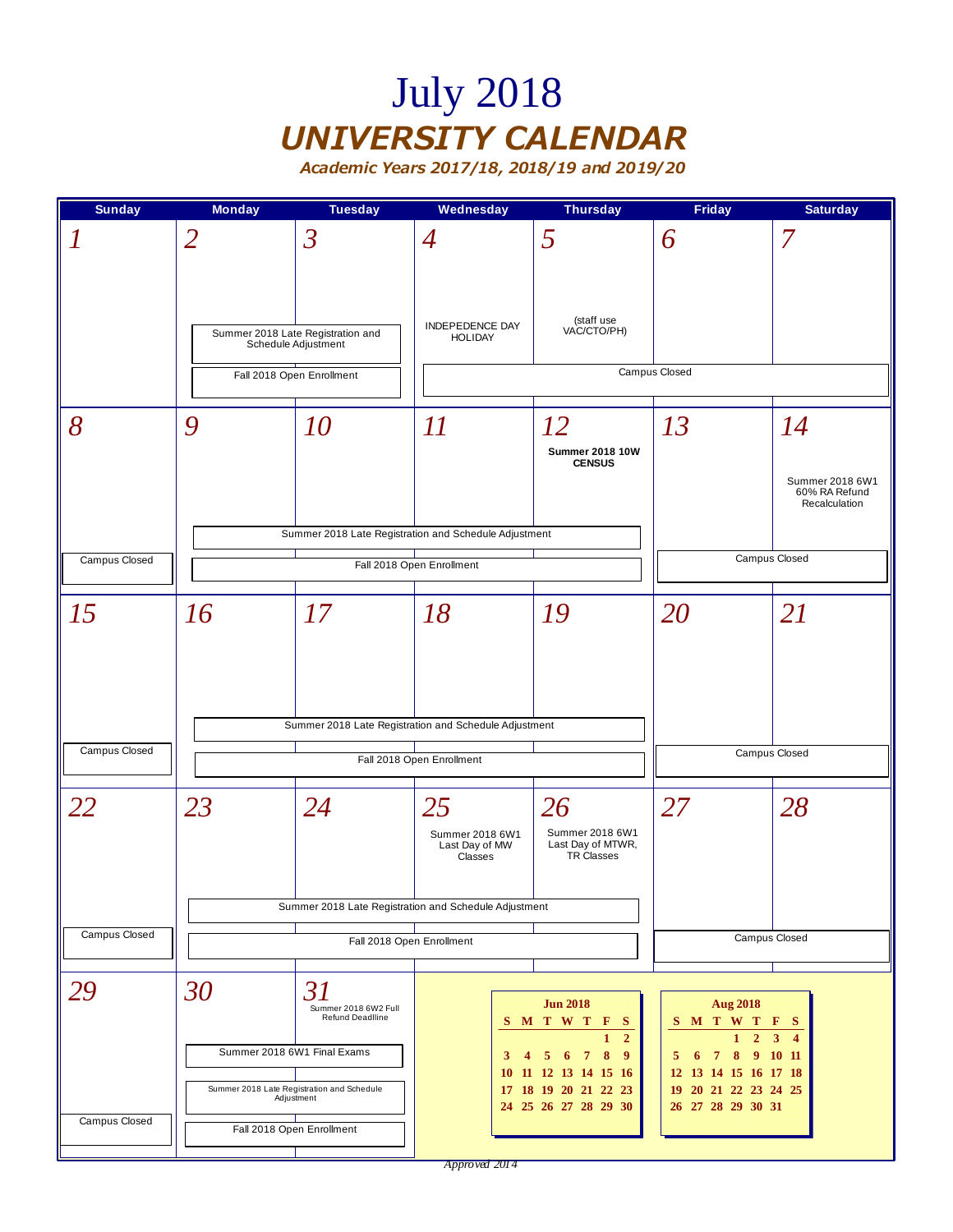## August 2018 *UNIVERSITY CALENDAR*

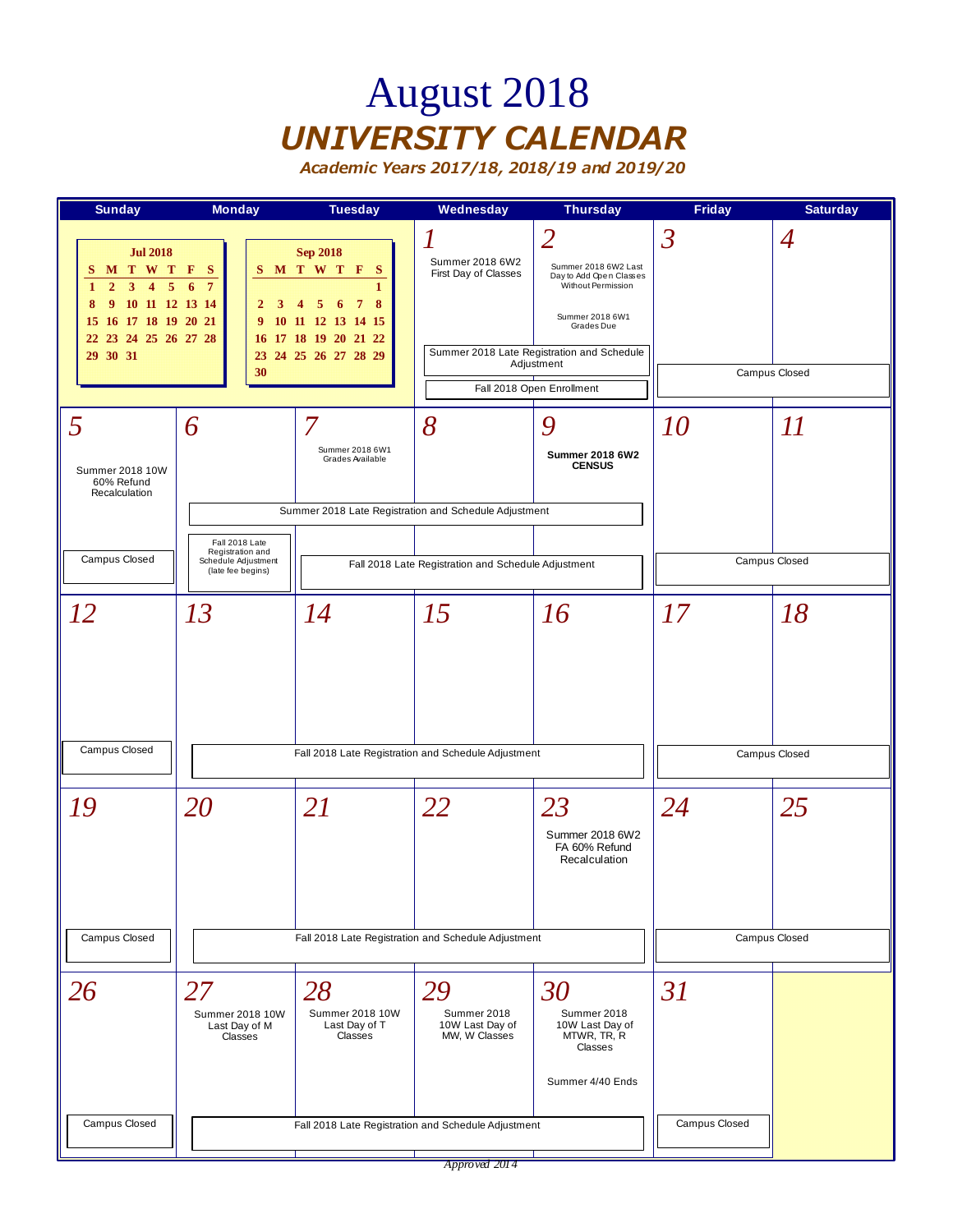## September 2018 *UNIVERSITY CALENDAR*

| <b>Sunday</b> | <b>Monday</b>                                                                   | <b>Tuesday</b>                                                                                                                                                                                                       | Wednesday                                                                                                                                                                                                                 | <b>Thursday</b>                         | <b>Friday</b> | <b>Saturday</b>                                     |
|---------------|---------------------------------------------------------------------------------|----------------------------------------------------------------------------------------------------------------------------------------------------------------------------------------------------------------------|---------------------------------------------------------------------------------------------------------------------------------------------------------------------------------------------------------------------------|-----------------------------------------|---------------|-----------------------------------------------------|
|               | 5<br>6                                                                          | <b>Aug 2018</b><br>S M T W T<br>F<br>- S<br>$\overline{2}$<br>$\overline{\mathbf{3}}$<br>$\mathbf{1}$<br>$\overline{4}$<br>9<br>10 11<br>8<br>7<br>12 13 14 15 16 17 18<br>19 20 21 22 23 24 25<br>26 27 28 29 30 31 | <b>Oct 2018</b><br>M T W T<br>S<br>$\overline{2}$<br>$\mathbf{1}$<br>$\mathbf{3}$<br>$\overline{\mathbf{4}}$<br>8<br>9<br>10 11 12 13<br>$\overline{\tau}$<br>14 15 16 17 18 19 20<br>21 22 23 24 25 26 27<br>28 29 30 31 | F<br>- S<br>$\overline{5}$<br>6         |               | 1<br>Campus Closed                                  |
| 2             | $\overline{\mathcal{S}}$<br><b>LABOR DAY</b><br><b>HOLIDAY</b><br>Campus Closed | $\overline{4}$<br>Summer 2018 6W2 Last<br>day of TR Classes                                                                                                                                                          | 5<br>Summer 2018 6W2 Last<br>Day MTWR, MW Classes<br>Summer 2018 10W Final Exams                                                                                                                                          | 6<br>Summer 2018 6W2 Final Exams        | 7             | 8                                                   |
|               |                                                                                 |                                                                                                                                                                                                                      | Fall 2018 Late Registration and Schedule Adjustment                                                                                                                                                                       |                                         |               |                                                     |
| 9             | <i>10</i><br><b>ADMISSION DAY</b><br>observed (staff use<br>on 12/28)           | 11<br>Summer 2018 10W<br>and 6W2 Grades<br>due                                                                                                                                                                       | 12<br>(1)<br>2018/2019<br>Academic Year<br><b>Begins</b>                                                                                                                                                                  | 13                                      | 14            | 15                                                  |
|               |                                                                                 |                                                                                                                                                                                                                      | Fall 2018 Late Registration and Schedule Adjustment                                                                                                                                                                       |                                         |               |                                                     |
| 16            | 17<br>Summer 2018 10W<br>and 6W2 Grades<br>Available                            | 18                                                                                                                                                                                                                   | 19<br>Fall 2018 Full<br>Refund<br>Deadline                                                                                                                                                                                | 20<br>Fall 2018 First<br>Day of Classes | <b>21</b>     | 22<br>Fall 2018 First<br>Day of Saturday<br>Classes |
|               |                                                                                 |                                                                                                                                                                                                                      | Fall 2018 Late Registration and Schedule Adjustment                                                                                                                                                                       |                                         |               |                                                     |
| 23            | 24                                                                              | 25                                                                                                                                                                                                                   | 26<br>Fall 2018 Last<br>Day to Add<br>Open Classes<br>Without<br>Permission                                                                                                                                               | 27                                      | 28<br>(13)    | 29                                                  |
|               |                                                                                 |                                                                                                                                                                                                                      | Fall 2018 Late Registration and Schedule Adjustment                                                                                                                                                                       |                                         |               |                                                     |
| 30            |                                                                                 |                                                                                                                                                                                                                      |                                                                                                                                                                                                                           |                                         |               |                                                     |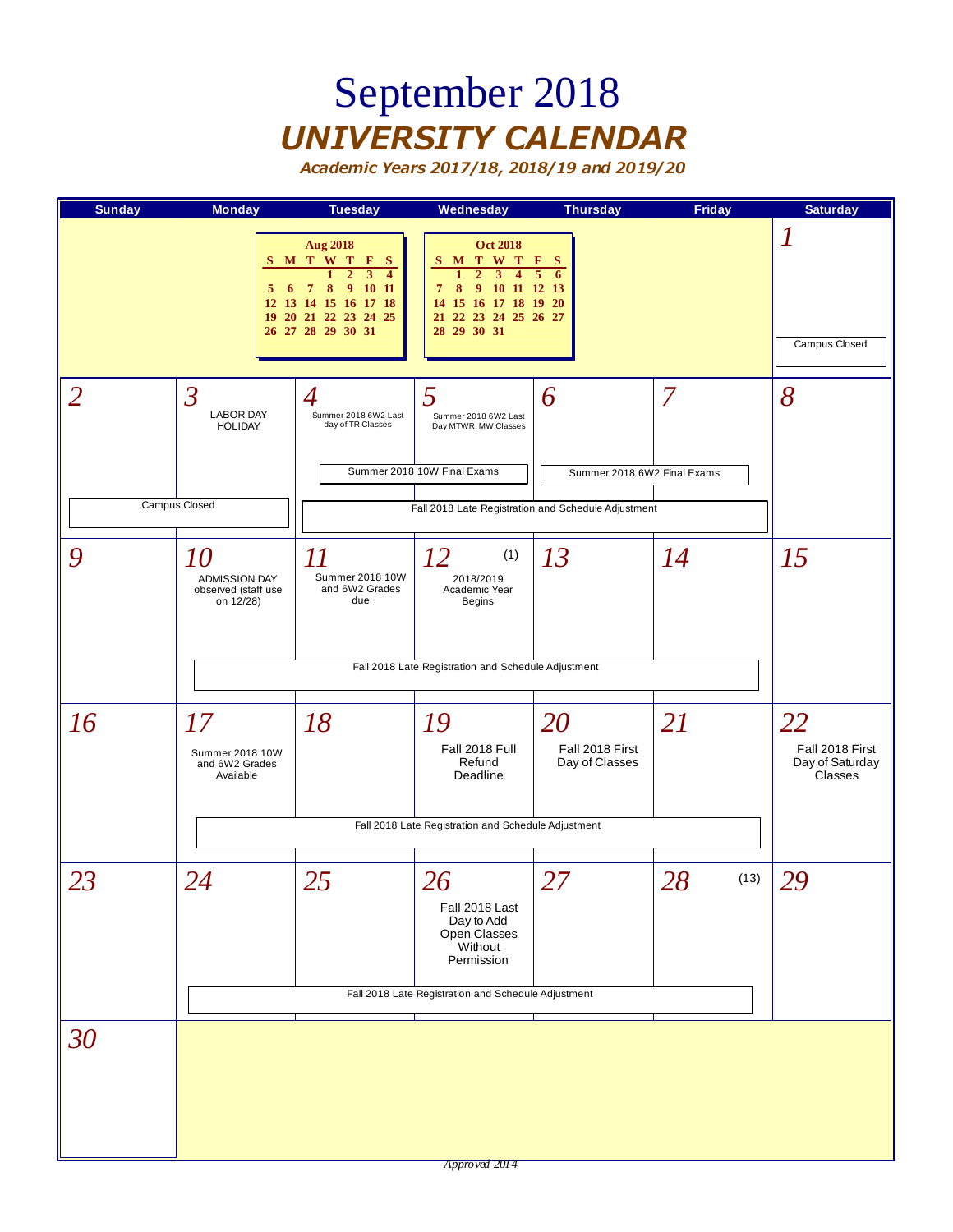### October 2018 *UNIVERSITY CALENDAR*

| <b>Sunday</b> | <b>Monday</b>                                                                               | <b>Tuesday</b>                                           | Wednesday                                                             | <b>Thursday</b>                                                                                                                                                             | <b>Friday</b>                                               | <b>Saturday</b>                                                                                                                                                          |
|---------------|---------------------------------------------------------------------------------------------|----------------------------------------------------------|-----------------------------------------------------------------------|-----------------------------------------------------------------------------------------------------------------------------------------------------------------------------|-------------------------------------------------------------|--------------------------------------------------------------------------------------------------------------------------------------------------------------------------|
|               | (14)<br>$\boldsymbol{l}$                                                                    | $\overline{2}$                                           | $\mathfrak{Z}$<br>Fall 2018 Late Registration and Schedule Adjustment | $\overline{4}$                                                                                                                                                              | 5                                                           | 6                                                                                                                                                                        |
| $\vert$ 7     | 8<br>COLUMBUS DAY<br>(staff use on 12/28)                                                   | 9<br>Fall 2018 Late Registration and Schedule Adjustment | 10<br><b>Fall 2018</b><br><b>CENSUS</b>                               | $\varPi$                                                                                                                                                                    | <i>12</i>                                                   | 13                                                                                                                                                                       |
| 14            | 15<br>Winter 2019 Last<br>Day to Place Service<br>Indicators                                | 16                                                       | 17                                                                    | 18                                                                                                                                                                          | 19<br>Winter 2019<br><b>Registration Access</b><br>e-mailed | 20                                                                                                                                                                       |
| 21            | 22<br>Winter 2019<br><b>Textbook Adoption</b><br>Deadline<br>Winter 2019<br>Advising Begins | 23                                                       | 24                                                                    | 25                                                                                                                                                                          | 26                                                          | 27                                                                                                                                                                       |
| 28            | 29                                                                                          | 30<br>Winter 2019 Priority I Registration                | (36)<br>31<br>Winter 2019 Priority<br>II Registration                 | <b>Sep 2018</b><br>S M T W T F S<br>$\mathbf{2}$<br>3<br>5<br>6<br>$\overline{4}$<br>10 11 12 13 14 15<br>9<br>17 18 19 20 21 22<br><b>16</b><br>23 24 25 26 27 28 29<br>30 | $\mathbf{1}$<br>8<br>$\overline{\tau}$<br>5<br>4            | <b>Nov 2018</b><br>SMTWTFS<br>$\overline{\mathbf{3}}$<br>$\overline{7}$<br>9<br><b>10</b><br>6<br>8<br>11 12 13 14 15 16 17<br>18 19 20 21 22 23 24<br>25 26 27 28 29 30 |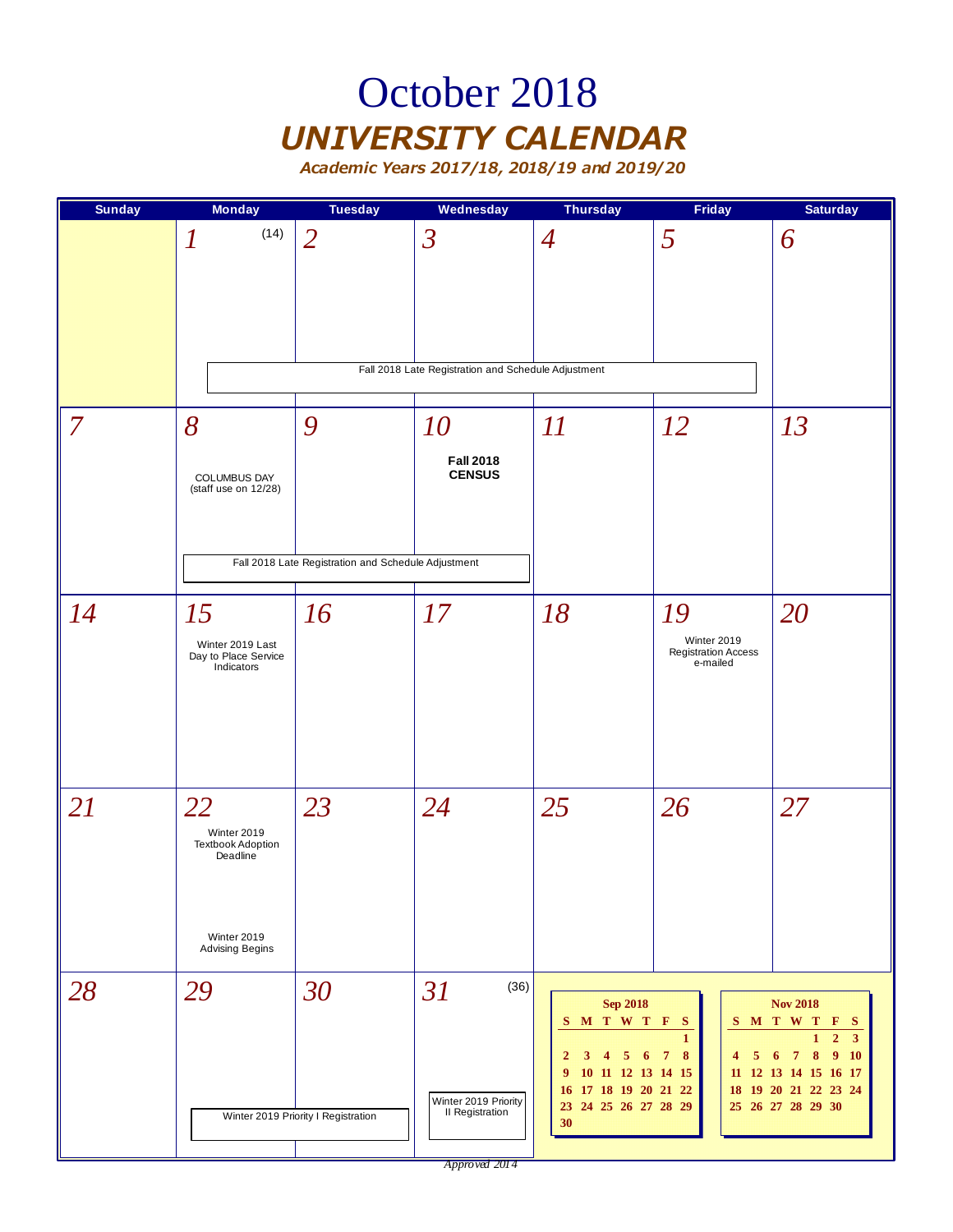### November 2018 *UNIVERSITY CALENDAR*

*Academic Years 2017/18, 2018/19 and 2019/20*



*Approved 2014*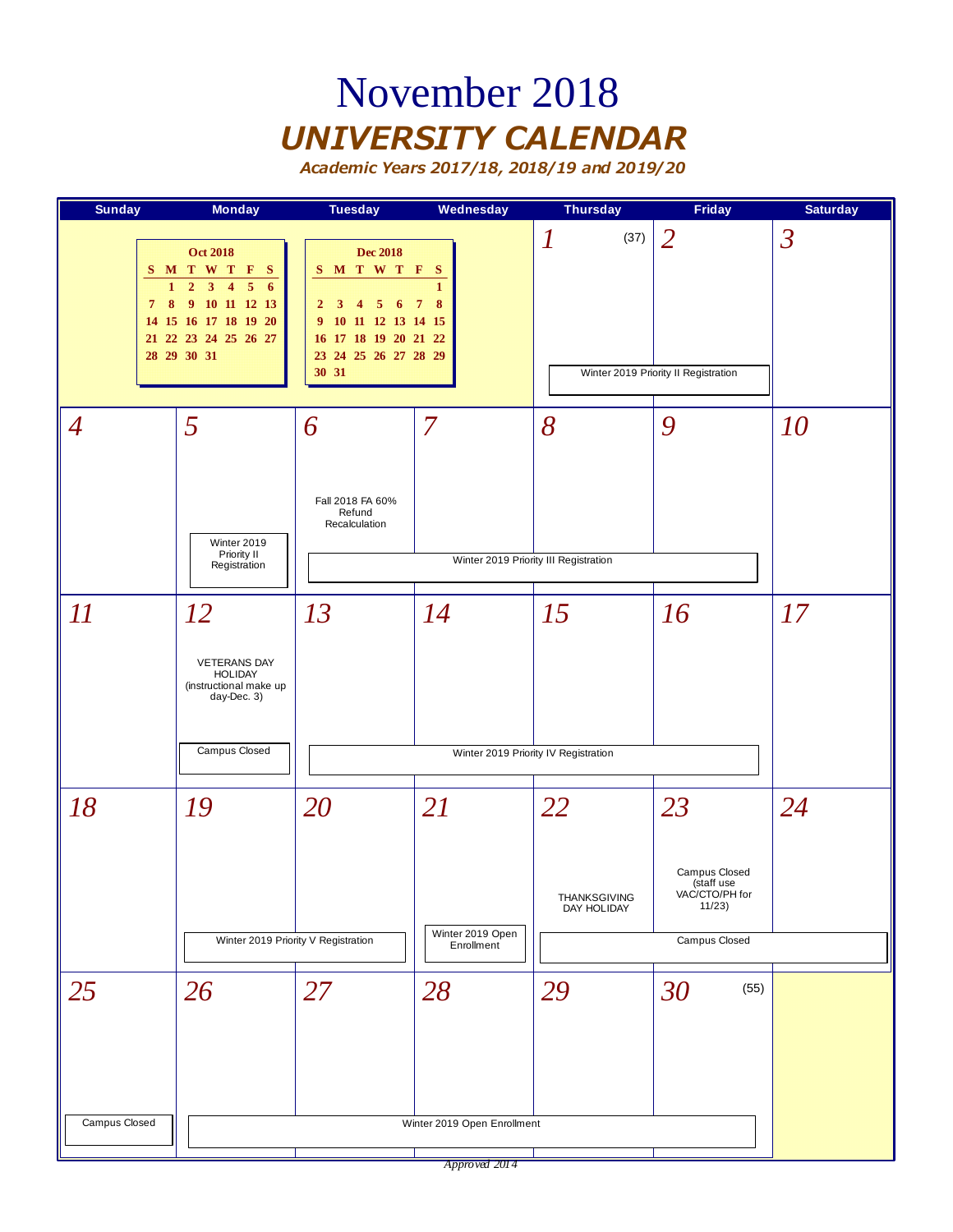### December 2018 *UNIVERSITY CALENDAR*

| <b>Sunday</b>  | <b>Monday</b>                                                                                                   | <b>Tuesday</b>                                                                                                                                                                           | Wednesday                                                                                                                                                                                         | <b>Thursday</b>                                                                       | <b>Friday</b>                                | <b>Saturday</b>                                |
|----------------|-----------------------------------------------------------------------------------------------------------------|------------------------------------------------------------------------------------------------------------------------------------------------------------------------------------------|---------------------------------------------------------------------------------------------------------------------------------------------------------------------------------------------------|---------------------------------------------------------------------------------------|----------------------------------------------|------------------------------------------------|
|                | 4<br>5<br>18                                                                                                    | <b>Nov 2018</b><br>S M T W T F<br><sub>S</sub><br>$\overline{2}$<br>$\mathbf{1}$<br>3<br>8<br>9<br><b>10</b><br>7<br>6<br>11 12 13 14 15 16 17<br>19 20 21 22 23 24<br>25 26 27 28 29 30 | <b>Jan 2019</b><br>M T W T<br>S<br>$\mathbf{1}$<br>$\overline{2}$<br>$\mathbf{3}$<br>8<br>9 <sup>°</sup><br>$\overline{7}$<br>6<br>13 14 15 16 17 18 19<br>20 21 22 23 24 25 26<br>27 28 29 30 31 | $\mathbf{F}$<br>$\mathbf{s}$<br>$\overline{5}$<br>$\overline{\mathbf{4}}$<br>10 11 12 |                                              | 1<br>Fall 2018 Last Day of<br>Saturday Classes |
| $\overline{2}$ | $\overline{\mathcal{S}}$<br>(56)<br>Fall 2018 Last Day of<br>Classes (instructional<br>make up day for<br>11/10 | 4                                                                                                                                                                                        | 5                                                                                                                                                                                                 | 6<br>Fall 2018 Final Exams                                                            | 7                                            | 8<br><b>FALL</b><br><b>COMMENCEMENT</b>        |
|                |                                                                                                                 |                                                                                                                                                                                          | Winter 2019 Open Enrollment                                                                                                                                                                       |                                                                                       |                                              |                                                |
| 9              | 10<br>Winter 2019 Late<br>Registration and<br>Schedule<br>Adjustment (late                                      | $\varPi$<br>(62)<br>Fall 2018 Grades<br>Due                                                                                                                                              | 12                                                                                                                                                                                                | 13                                                                                    | 14                                           | 15                                             |
|                | fee begins)                                                                                                     |                                                                                                                                                                                          |                                                                                                                                                                                                   | Winter 2019 Late Registration and Schedule Adjustment                                 |                                              |                                                |
| 16             | 17<br>Fall 2018 Grades<br>Available                                                                             | 18                                                                                                                                                                                       | 19                                                                                                                                                                                                | 20                                                                                    | <b>21</b>                                    | 22                                             |
|                |                                                                                                                 |                                                                                                                                                                                          | Winter 2019 Late Registration and Schedule Adjustment                                                                                                                                             |                                                                                       |                                              |                                                |
| 23             | 24                                                                                                              | 25                                                                                                                                                                                       | 26                                                                                                                                                                                                | 27                                                                                    | 28                                           | 29                                             |
|                | Winter 2019 Late<br>Registration and<br>Schedule Adjustment                                                     | CHRISTMAS DAY                                                                                                                                                                            | (Staff use Lincoln's<br>birthda yobserved -<br>2/12)                                                                                                                                              | (Staff use<br>Washington's<br>birthday - $2/22$ )<br>Campus Closed                    | (Staff use Admission<br>Day observed - 9/10) |                                                |
|                |                                                                                                                 |                                                                                                                                                                                          |                                                                                                                                                                                                   |                                                                                       |                                              |                                                |
| 30             | 31<br>(Staff use Columbus<br>Day - 10/8)                                                                        |                                                                                                                                                                                          |                                                                                                                                                                                                   |                                                                                       |                                              |                                                |
|                | Campus Closed                                                                                                   |                                                                                                                                                                                          |                                                                                                                                                                                                   |                                                                                       |                                              |                                                |
|                |                                                                                                                 |                                                                                                                                                                                          | Approved 2014                                                                                                                                                                                     |                                                                                       |                                              |                                                |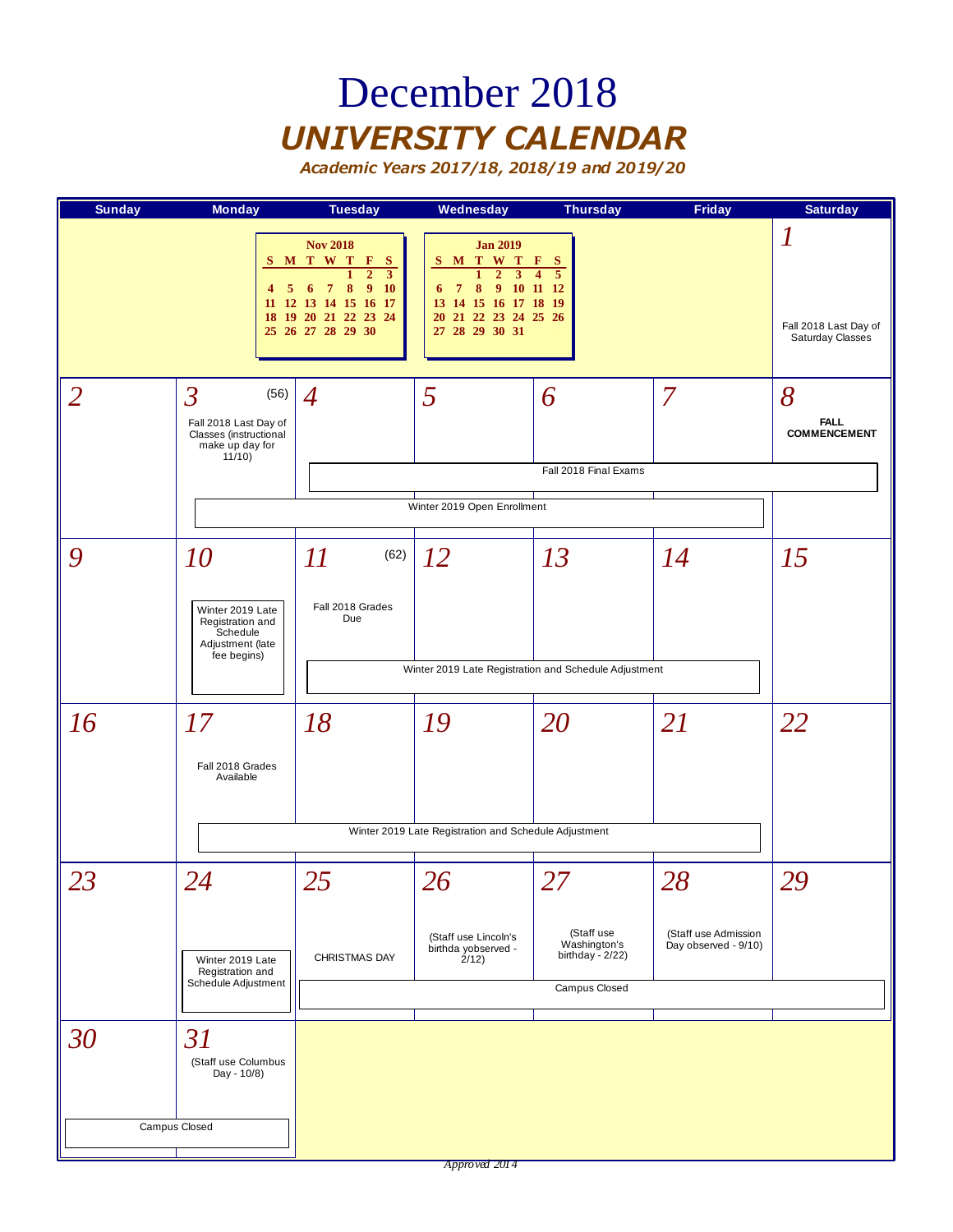## January 2019 *UNIVERSITY CALENDAR*

*Academic Years 2017/18, 2018/19 and 2019/20*



*Approved 2014*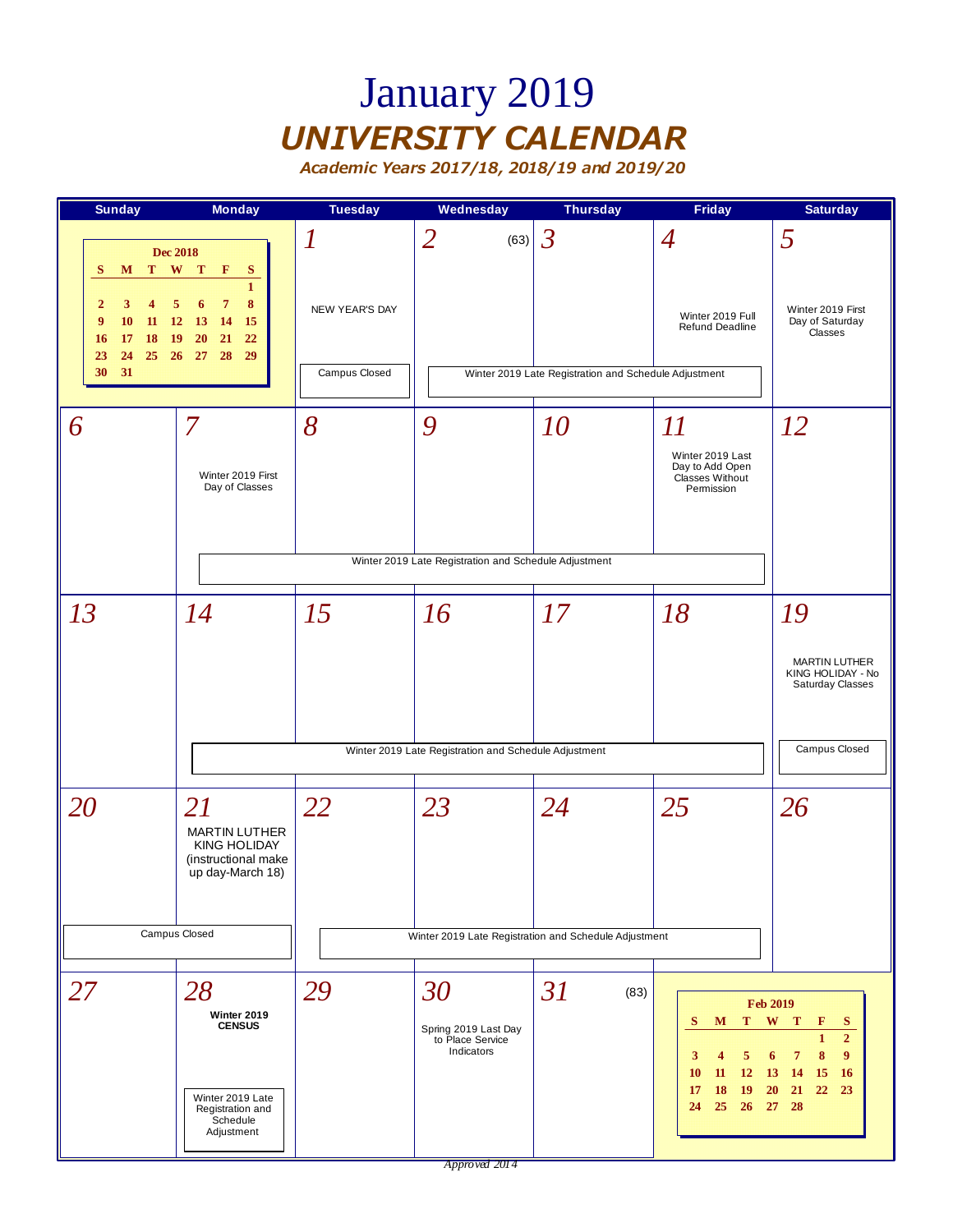## February 2019 *UNIVERSITY CALENDAR*

*Academic Years 2017/18, 2018/19 and 2019/20*

| <b>Sunday</b>            | <b>Monday</b>                                                                                                                                                   | <b>Tuesday</b>                                                                                           | Wednesday                                                                                                                                                                              | <b>Thursday</b>                             | <b>Friday</b>                                                              | <b>Saturday</b> |
|--------------------------|-----------------------------------------------------------------------------------------------------------------------------------------------------------------|----------------------------------------------------------------------------------------------------------|----------------------------------------------------------------------------------------------------------------------------------------------------------------------------------------|---------------------------------------------|----------------------------------------------------------------------------|-----------------|
|                          | <b>Jan 2019</b><br>S M T W T F S<br>$1\quad 2$<br>$\overline{\mathbf{3}}$<br>6 7 8 9 10 11 12<br>13 14 15 16 17 18 19<br>20 21 22 23 24 25 26<br>27 28 29 30 31 | $\overline{\mathbf{4}}$<br>$\overline{5}$<br>$\overline{4}$<br>3 <sup>1</sup><br>31                      | <b>Mar 2019</b><br>S M T W T F S<br>$\overline{2}$<br>1<br>$\overline{7}$<br>8<br>$\overline{9}$<br>$5\quad 6$<br>10 11 12 13 14 15 16<br>17 18 19 20 21 22 23<br>24 25 26 27 28 29 30 |                                             | $\boldsymbol{l}$<br>(84)<br>Spring 2019<br>Registration Access<br>e-mailed | $\overline{2}$  |
| $\overline{\mathcal{S}}$ | $\overline{4}$<br>Spring 2019<br>Textbook Adoption<br>Deadline<br>Spring 2019<br>Advising Begins                                                                | 5                                                                                                        | 6                                                                                                                                                                                      | $\overline{7}$                              | 8                                                                          | 9               |
| 10                       | 11                                                                                                                                                              | <i>12</i><br>LINCOLN'S<br><b>BIRTHDAY</b> (staff use<br>on 12/26)<br>Spring 2019 Priority I Registration | 13                                                                                                                                                                                     | 14<br>Spring 2019 Priority II Registration  | 15                                                                         | 16              |
| 17                       | 18<br>Spring 2019 Priority<br>II Registration                                                                                                                   | 19                                                                                                       | 20<br>Winter 2019 FA 60%<br>Refund<br>Recalculation                                                                                                                                    | 21<br>Spring 2019 Priority III Registration | 22<br><b>WASHINGTON'S</b><br>BIRTHDAY (staff use<br>on 12/27)              | 23              |
| 24                       | 25                                                                                                                                                              | 26                                                                                                       | 27<br>Spring 2019 Priority IV Registration                                                                                                                                             | 28<br>(103)                                 |                                                                            |                 |

*Approved 2014*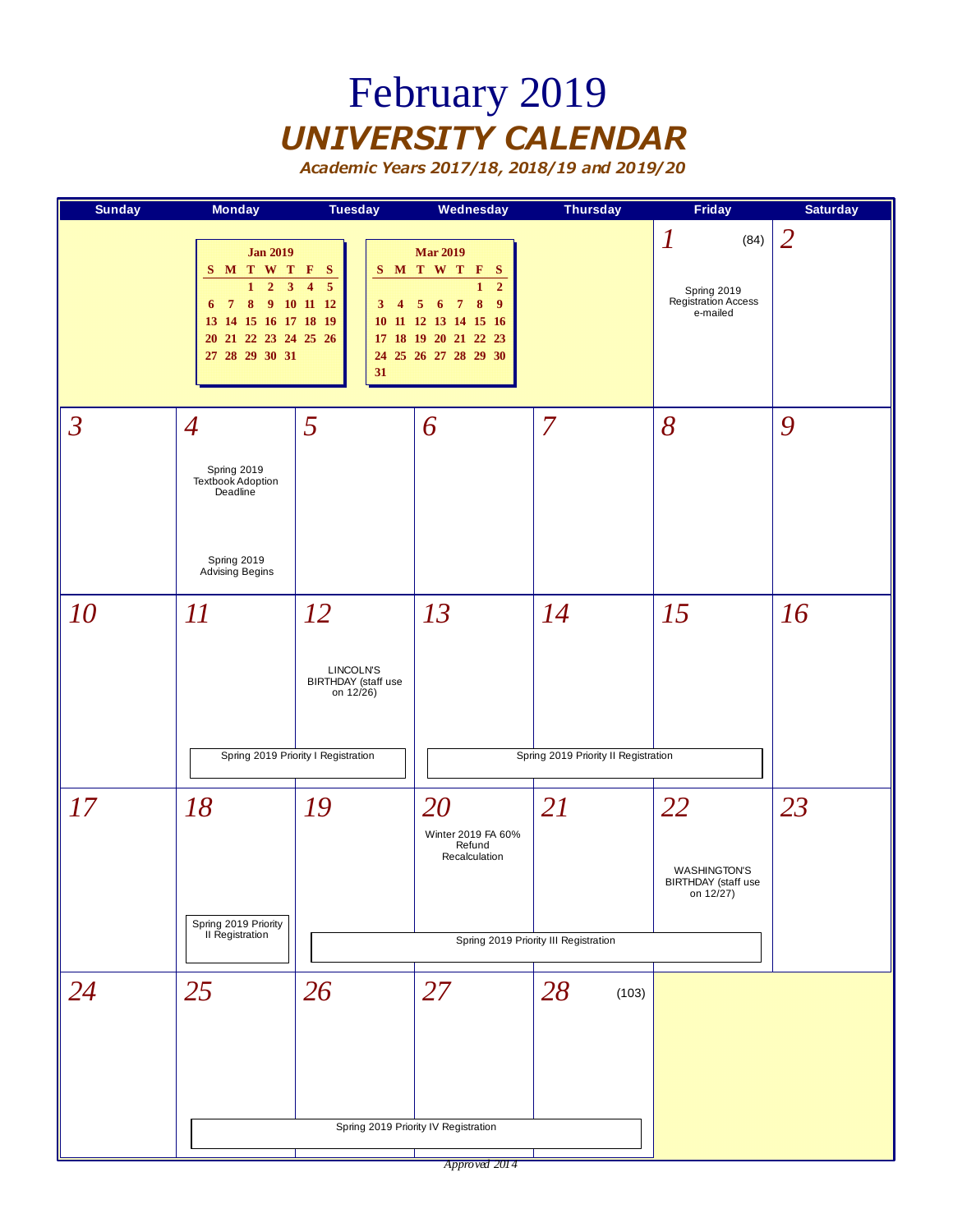### March 2019 *UNIVERSITY CALENDAR*

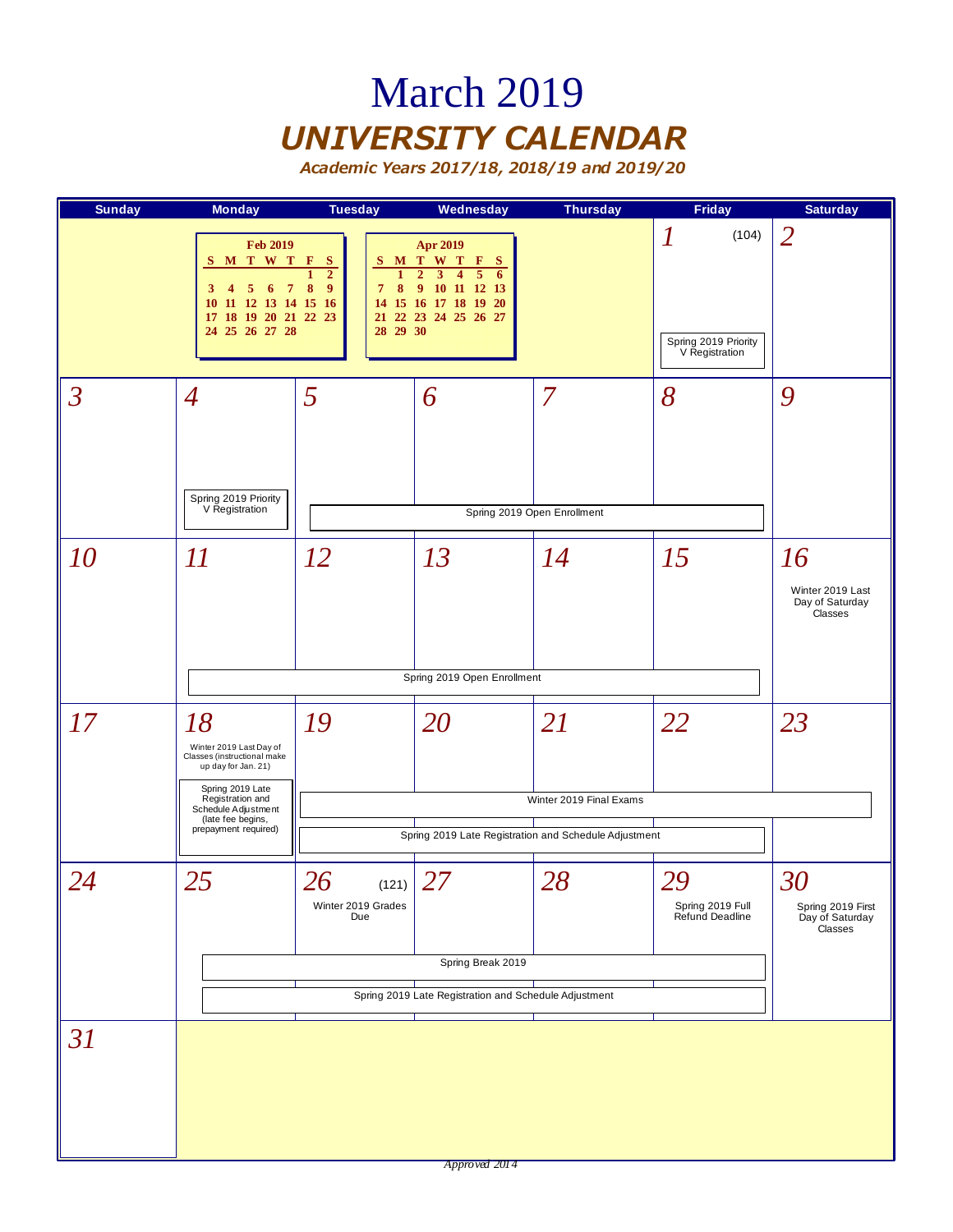# April 2019 *UNIVERSITY CALENDAR*

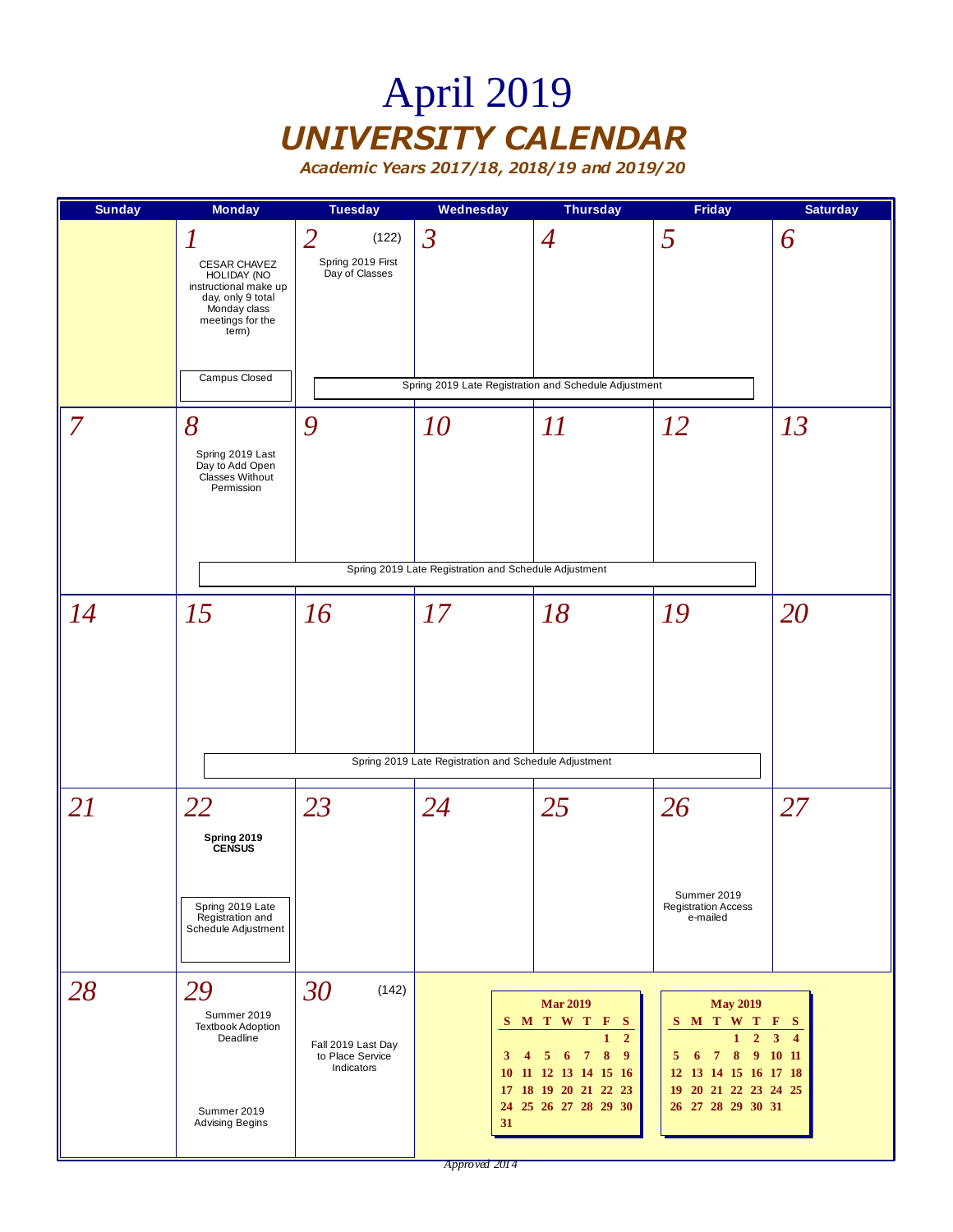## May 2019 *UNIVERSITY CALENDAR*

| $\overline{2}$<br>$\mathfrak{Z}$<br>$\boldsymbol{l}$<br>$\overline{A}$<br>(143)<br><b>Apr 2019</b><br><b>Jun 2019</b><br>M T W T F S<br>S M T W T F<br>- S<br>S.<br>$\overline{2}$<br>5<br>3 <sup>1</sup><br>6<br>$\mathbf{1}$<br>$\overline{4}$<br>1<br>7 8 9 10 11 12 13<br>$\overline{7}$<br>8<br>$\overline{2}$<br>3<br>5<br>6<br>4<br>14 15 16 17 18 19 20<br>9 10 11 12 13 14 15<br>21 22 23 24 25 26 27<br>16 17 18 19 20 21 22<br>28 29 30<br>23 24 25 26 27 28 29<br>30<br>5<br>7<br>8<br>9<br>10<br>II<br>6<br><b>Fall 2019</b><br><b>Registration Access</b><br>e-mailed<br>Summer 2019 Priority II Registration<br>Summer 2019 Priority I Registration<br>16<br><i>12</i><br>13<br>14<br>15<br>17<br>18<br>Fall 2019 Textbook<br>Adoption Deadline<br>Spring 2019 FA 60%<br>Refund Recalculation<br>Fall 2019 Advising<br><b>Begins</b><br>Summer 2019 Priority IV Registration<br>Summer 2019 Priority III Registration<br>23<br>20<br>22<br>24<br>25<br>19<br>21<br>MEMORIAL DAY<br>HOLIDAY - No<br>Saturday Classes<br>Summer 2019 Open Enrollment<br>Summer 2019<br>Priority IV<br>Summer 2019 Priority V Registration<br>Fall 2019 Priority I Registration<br>Campus Closed<br>Registration<br>28<br>29<br>30<br>26<br>27<br>31<br>(164)<br>MEMORIAL DAY<br><b>HOLIDAY</b><br>(instructional<br>make up<br>day-June 10)<br>Fall 2019 Priority II Registration | <b>Sunday</b> | <b>Monday</b> | <b>Tuesday</b> | Wednesday | <b>Thursday</b> | <b>Friday</b> | <b>Saturday</b> |
|--------------------------------------------------------------------------------------------------------------------------------------------------------------------------------------------------------------------------------------------------------------------------------------------------------------------------------------------------------------------------------------------------------------------------------------------------------------------------------------------------------------------------------------------------------------------------------------------------------------------------------------------------------------------------------------------------------------------------------------------------------------------------------------------------------------------------------------------------------------------------------------------------------------------------------------------------------------------------------------------------------------------------------------------------------------------------------------------------------------------------------------------------------------------------------------------------------------------------------------------------------------------------------------------------------------------------------------------------------------------------------|---------------|---------------|----------------|-----------|-----------------|---------------|-----------------|
|                                                                                                                                                                                                                                                                                                                                                                                                                                                                                                                                                                                                                                                                                                                                                                                                                                                                                                                                                                                                                                                                                                                                                                                                                                                                                                                                                                                |               |               |                |           |                 |               |                 |
|                                                                                                                                                                                                                                                                                                                                                                                                                                                                                                                                                                                                                                                                                                                                                                                                                                                                                                                                                                                                                                                                                                                                                                                                                                                                                                                                                                                |               |               |                |           |                 |               |                 |
|                                                                                                                                                                                                                                                                                                                                                                                                                                                                                                                                                                                                                                                                                                                                                                                                                                                                                                                                                                                                                                                                                                                                                                                                                                                                                                                                                                                |               |               |                |           |                 |               |                 |
|                                                                                                                                                                                                                                                                                                                                                                                                                                                                                                                                                                                                                                                                                                                                                                                                                                                                                                                                                                                                                                                                                                                                                                                                                                                                                                                                                                                |               |               |                |           |                 |               |                 |
| Campus Closed<br>Summer 2019 Open Enrollment                                                                                                                                                                                                                                                                                                                                                                                                                                                                                                                                                                                                                                                                                                                                                                                                                                                                                                                                                                                                                                                                                                                                                                                                                                                                                                                                   |               |               |                |           |                 |               |                 |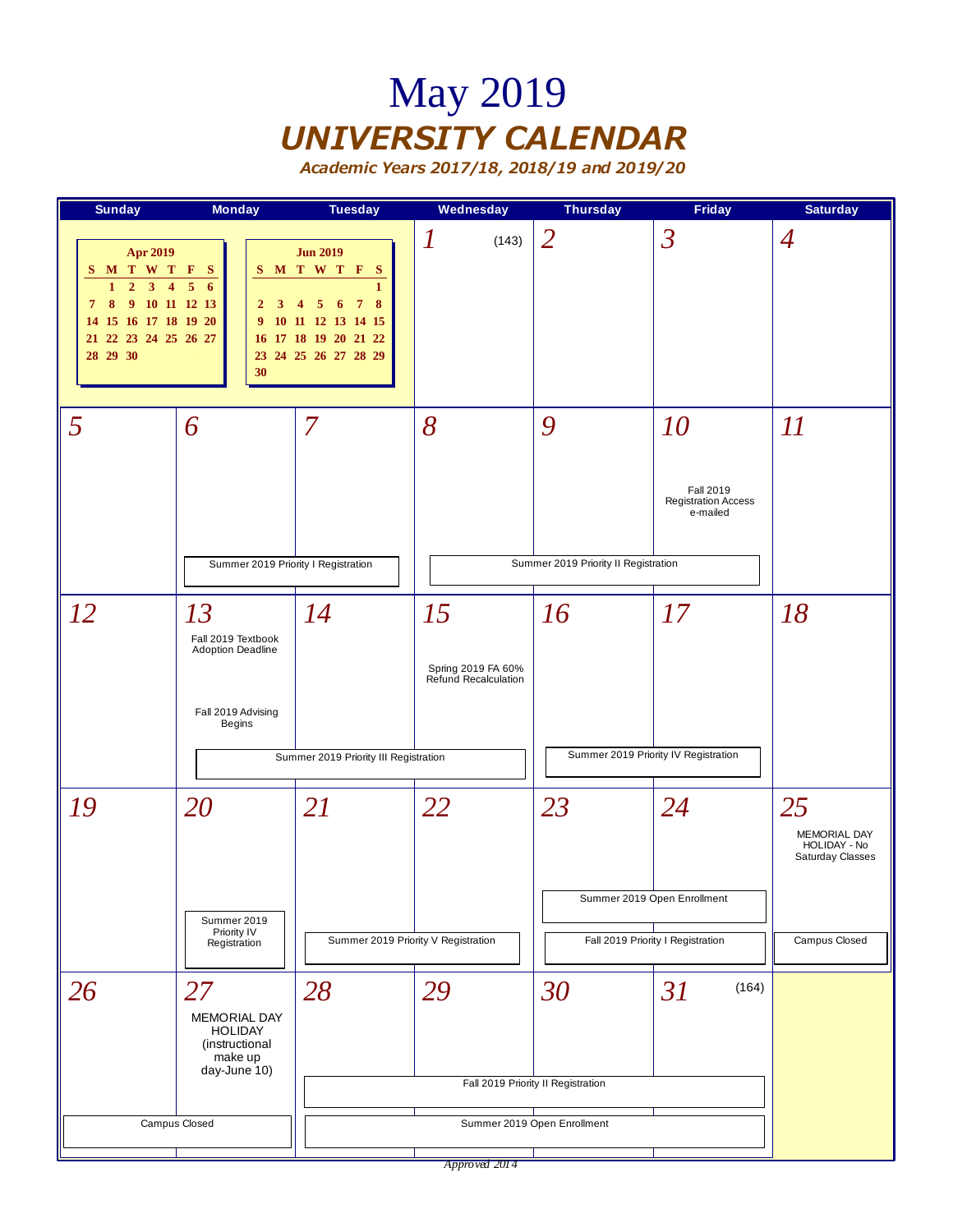### June 2019 *UNIVERSITY CALENDAR*

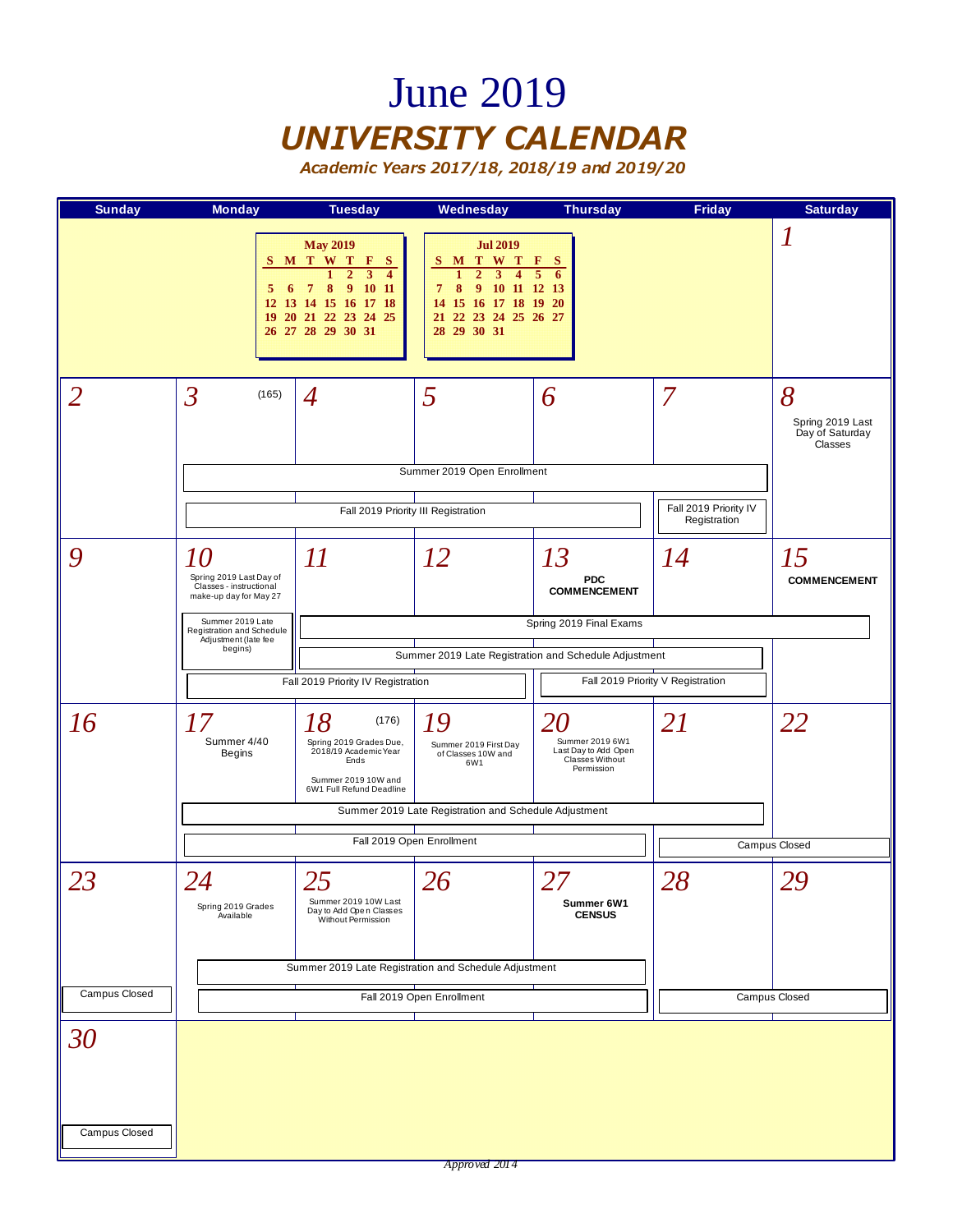# July 2019 *UNIVERSITY CALENDAR*

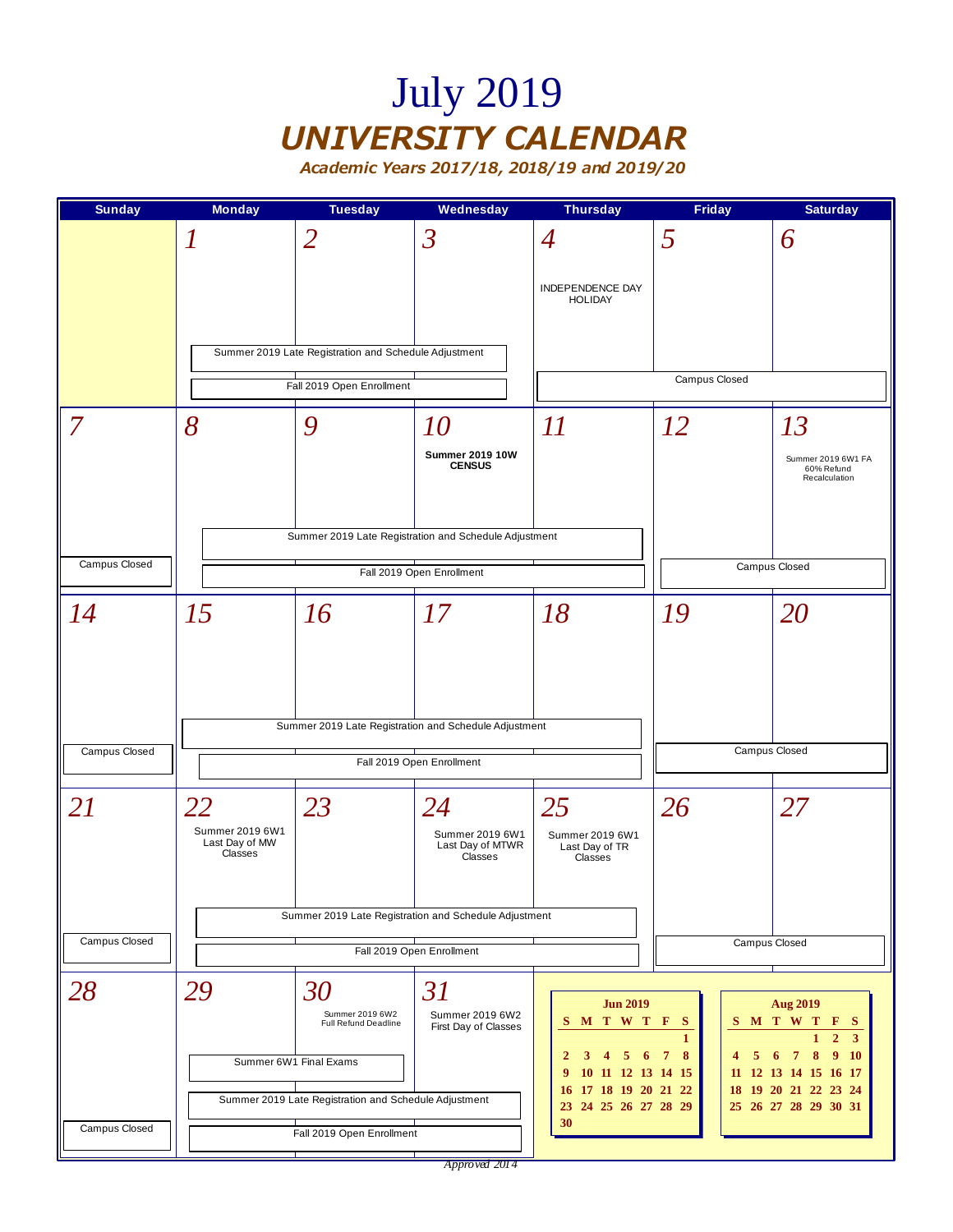## August 2019 *UNIVERSITY CALENDAR*

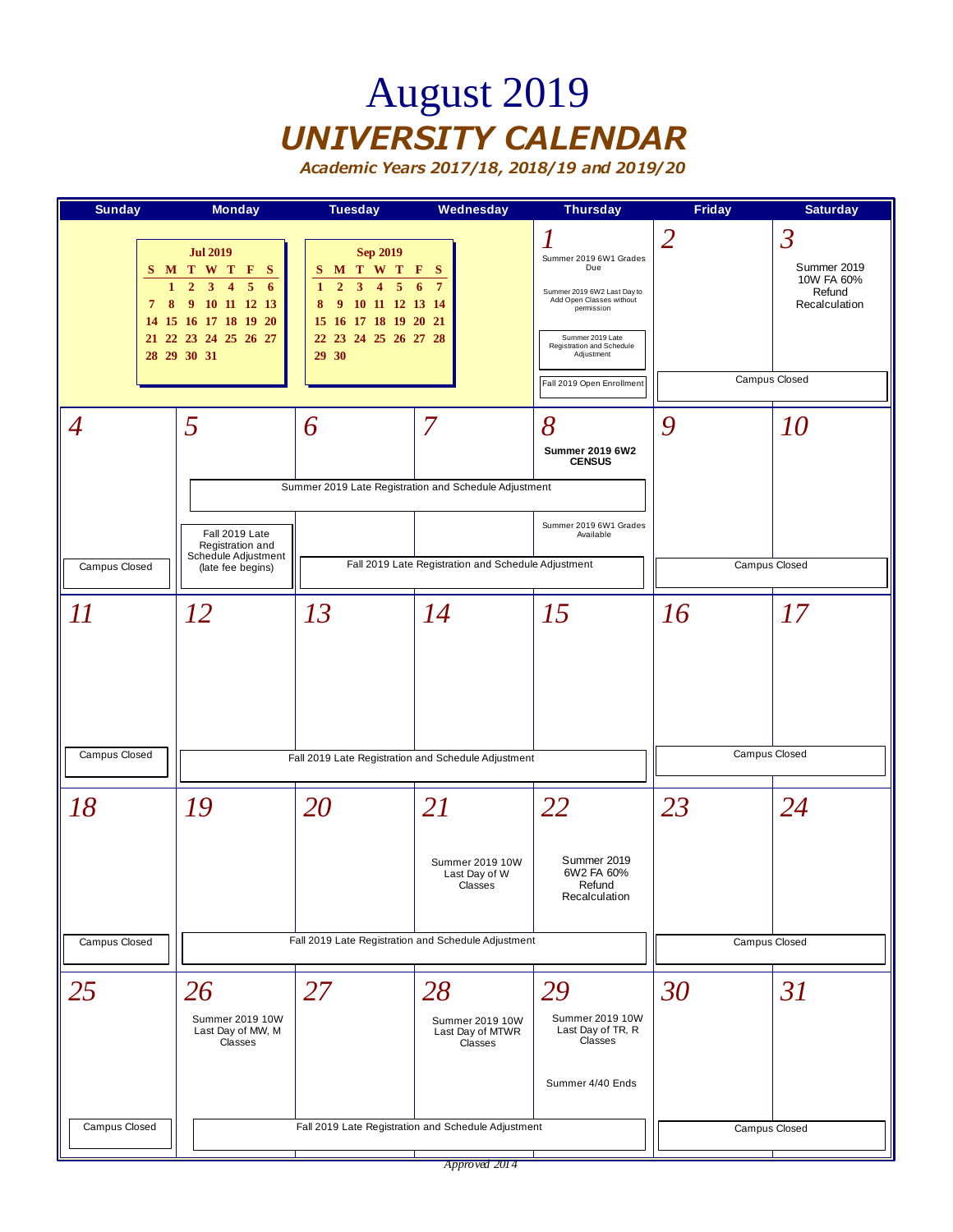### September 2019 *UNIVERSITY CALENDAR*

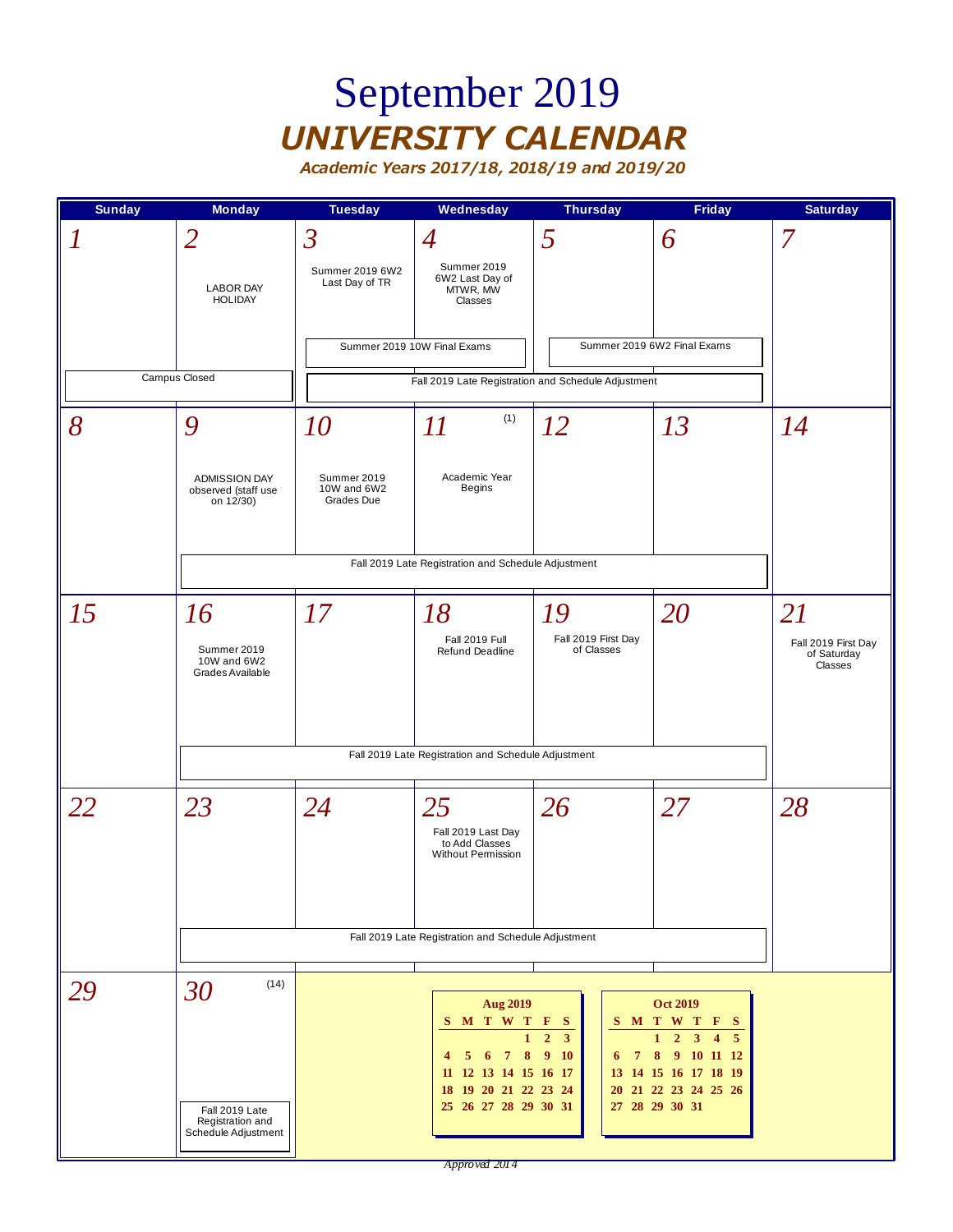### October 2019 *UNIVERSITY CALENDAR*

| <b>Sunday</b>                                                                                                                                                                    | <b>Monday</b>                                                                                                                                                                   | <b>Tuesday</b>                                           | Wednesday                              | <b>Thursday</b>                                                                 | <b>Friday</b>                                                                                                              | <b>Saturday</b>                                                                                                                                          |
|----------------------------------------------------------------------------------------------------------------------------------------------------------------------------------|---------------------------------------------------------------------------------------------------------------------------------------------------------------------------------|----------------------------------------------------------|----------------------------------------|---------------------------------------------------------------------------------|----------------------------------------------------------------------------------------------------------------------------|----------------------------------------------------------------------------------------------------------------------------------------------------------|
| <b>Sep 2019</b><br>$\mathbf{W}$<br>T<br>S<br>M<br>$\overline{2}$<br>3<br>$\mathbf{1}$<br>$\boldsymbol{9}$<br>10<br>$\boldsymbol{8}$<br>17 18<br>15<br>16<br>22<br>23<br>30<br>29 | $\mathbf{T}$<br>$\mathbf{F}$<br>S<br>5<br>6<br>$\overline{7}$<br>$\overline{\mathbf{4}}$<br>$11\,$<br>12<br>13<br>14<br>$20\,$<br><b>19</b><br>21<br>24    25    26    27<br>28 | $\boldsymbol{l}$<br>(15)                                 | $\overline{2}$                         | $\overline{\mathcal{S}}$<br>Fall 2019 Late Registration and Schedule Adjustment | $\overline{4}$                                                                                                             | 5                                                                                                                                                        |
| 6                                                                                                                                                                                | $\overline{7}$                                                                                                                                                                  | 8<br>Fall 2019 Late Registration and Schedule Adjustment | 9<br><b>Fall 2019</b><br><b>CENSUS</b> | 10                                                                              | II                                                                                                                         | <i>12</i>                                                                                                                                                |
| 13                                                                                                                                                                               | 14<br>COLUMBUS DAY<br>(Staff use 12/31)                                                                                                                                         | 15                                                       | 16                                     | 17                                                                              | 18                                                                                                                         | 19                                                                                                                                                       |
| 20                                                                                                                                                                               | 21<br>Winter 2020 Last Day<br>to Place Service<br>Indicators                                                                                                                    | 22                                                       | 23                                     | 24                                                                              | 25<br>Winter 2020<br>Registration<br>Access e-mailed                                                                       | 26                                                                                                                                                       |
| 27                                                                                                                                                                               | 28<br>Winter 2020<br><b>Textbook Adoption</b><br>Deadline<br>Winter 2020 Advising<br>Begins                                                                                     | 29                                                       | 30                                     | 31<br>(37)                                                                      | <b>Nov 2019</b><br>S.<br>M<br>5<br>3<br>4<br>11<br>10<br><b>12</b><br><b>18</b><br><b>19</b><br>17<br>25<br>26 27 28<br>24 | T W T<br>F<br>S<br>$\overline{2}$<br>1<br>9 <sup>°</sup><br>8<br>7<br>6<br>15<br>16<br><b>13</b><br><b>14</b><br>22<br><b>20</b><br>21<br>23<br>29<br>30 |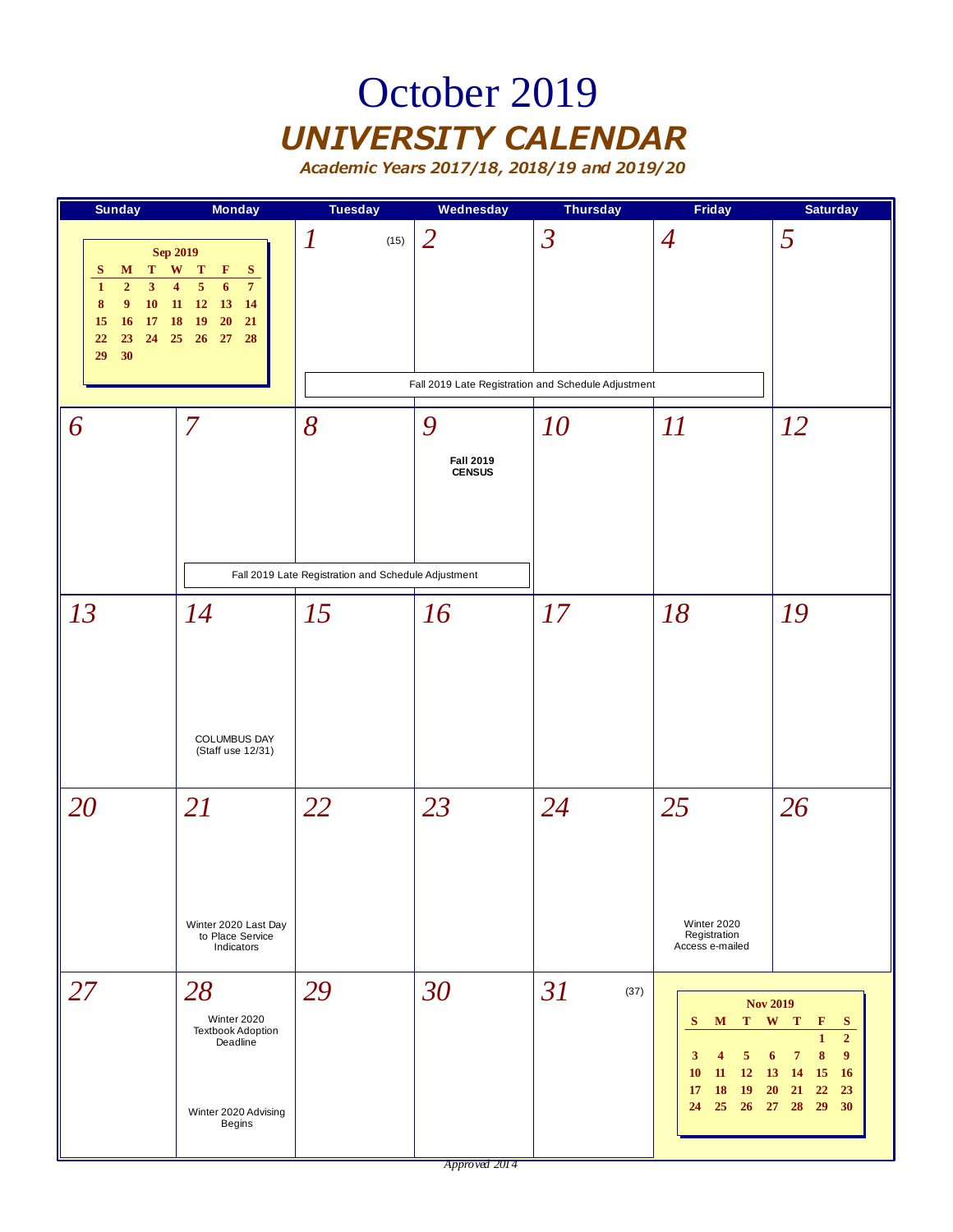### November 2019 *UNIVERSITY CALENDAR*

| <b>Sunday</b>  | <b>Monday</b>                                                                                                                                                               | <b>Tuesday</b>                                                                                                    | Wednesday                                                                                                                                                                         | <b>Thursday</b>                                        | <b>Friday</b>                                                             | <b>Saturday</b>                                    |
|----------------|-----------------------------------------------------------------------------------------------------------------------------------------------------------------------------|-------------------------------------------------------------------------------------------------------------------|-----------------------------------------------------------------------------------------------------------------------------------------------------------------------------------|--------------------------------------------------------|---------------------------------------------------------------------------|----------------------------------------------------|
|                | <b>Oct 2019</b><br>S M T W T F<br>$\overline{2}$<br>$\overline{3}$<br>$\mathbf{1}$<br>8<br>6 <sub>7</sub><br>13 14 15 16 17 18 19<br>20 21 22 23 24 25 26<br>27 28 29 30 31 | - S<br>$\overline{\mathbf{4}}$<br>$\overline{5}$<br>$\overline{2}$<br>$\mathbf{1}$<br>9 10 11 12<br>8<br>29 30 31 | <b>Dec 2019</b><br>S M T W T F S<br>$\overline{5}$<br>3 <sup>1</sup><br>$\overline{7}$<br>$\overline{4}$<br>6<br>9 10 11 12 13 14<br>15 16 17 18 19 20 21<br>22 23 24 25 26 27 28 |                                                        | $\boldsymbol{l}$<br>(38)                                                  | 2                                                  |
| $\overline{3}$ | $\overline{4}$<br>Winter 2020 Priority I Registration                                                                                                                       | 5<br>Fall 2019 FA 60%<br>Refund<br>Recalculation                                                                  | 6                                                                                                                                                                                 | $\overline{7}$<br>Winter 2020 Priority II Registration | 8                                                                         | 9                                                  |
| <i>10</i>      | $\varPi$<br><b>VETERANS DAY</b><br><b>HOLIDAY</b><br>(Instructional<br>make-up day<br>Monday Dec.2)<br>Campus Closed                                                        | 12<br>Winter 2020 Priority II<br>Registration                                                                     | 13                                                                                                                                                                                | 14<br>Winter 2020 Priority III Registration            | 15                                                                        | 16                                                 |
| 17             | 18<br>Winter 2020 Priority III<br>Registration                                                                                                                              | 19                                                                                                                | 20                                                                                                                                                                                | 21<br>Winter 2020 Priority IV Registration             | 22                                                                        | 23<br>Fall 2019 Last Day<br>of Saturday<br>Classes |
| 24             | 25                                                                                                                                                                          | 26<br>Winter 2020 Priority V Registration                                                                         | (55)<br>27<br>Winter 2020<br>Open Enrollment                                                                                                                                      | 28<br><b>THANKSGIVING</b><br>DAY HOLIDAY               | 29<br>(Staff Required to<br>use VAC/CTO/PH<br>for 11/29)<br>Campus Closed | 30                                                 |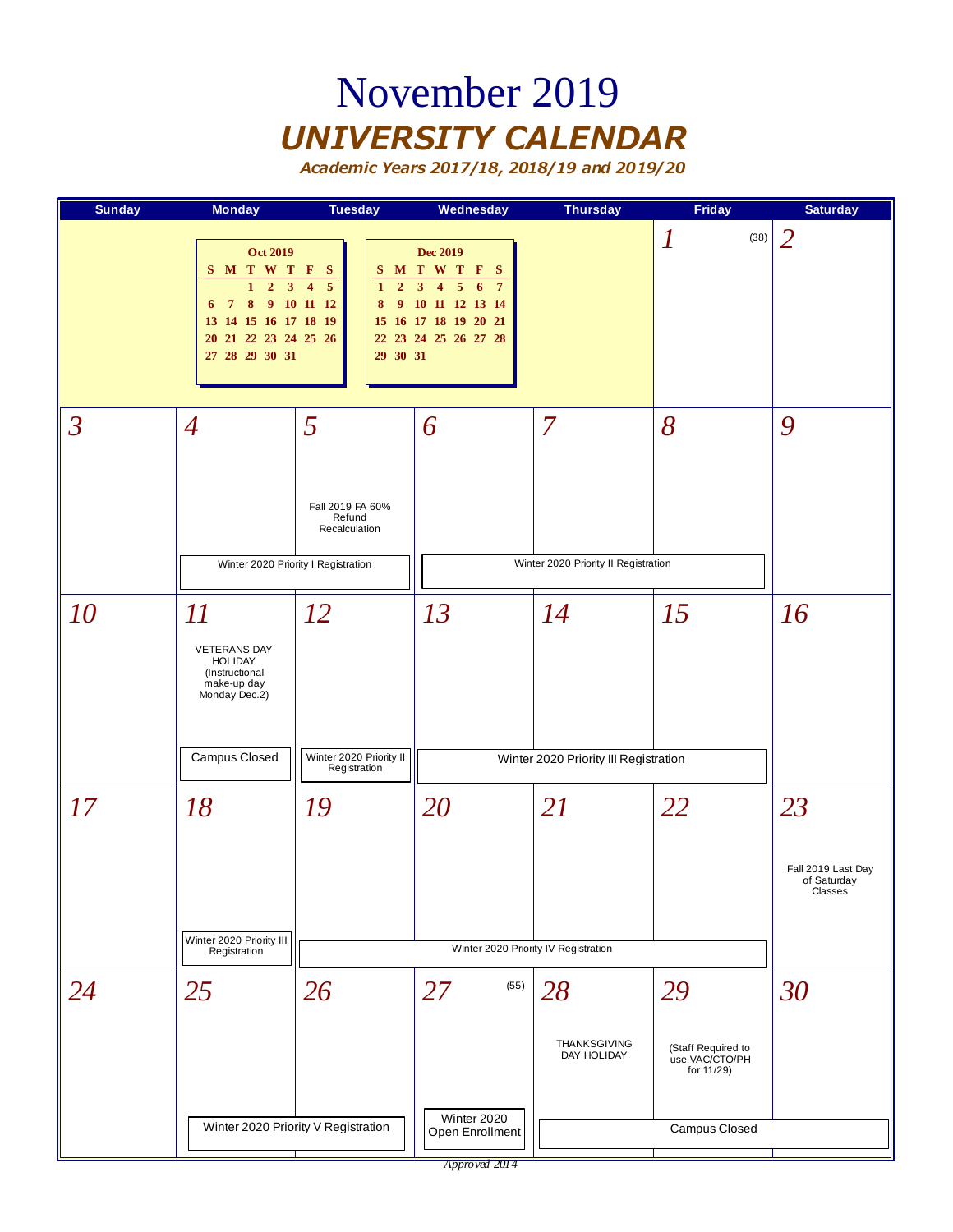### December 2019 *UNIVERSITY CALENDAR*

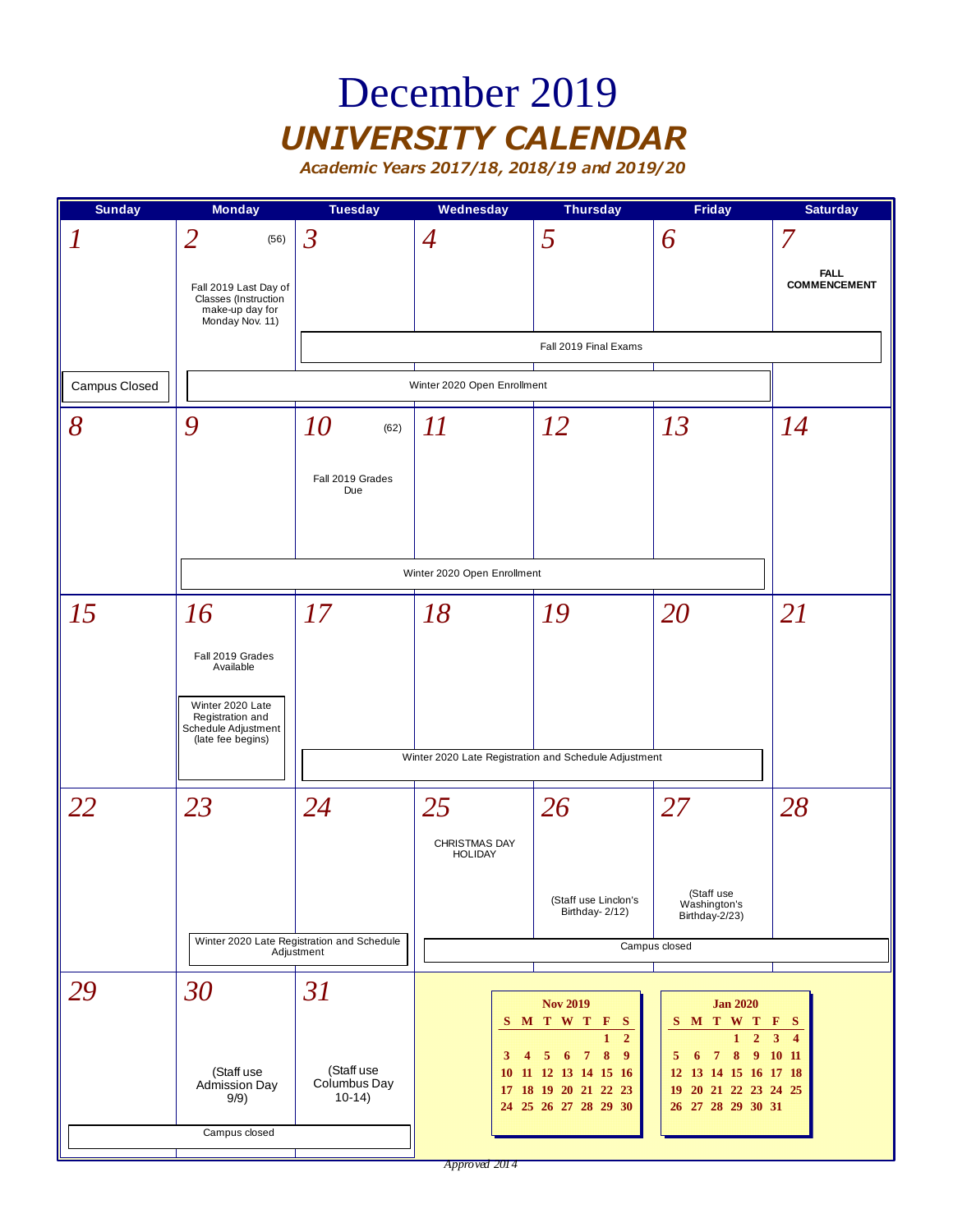### January 2020 *UNIVERSITY CALENDAR*

*Academic Years 2017/18, 2018/19 and 2019/20*



*Approved 2014*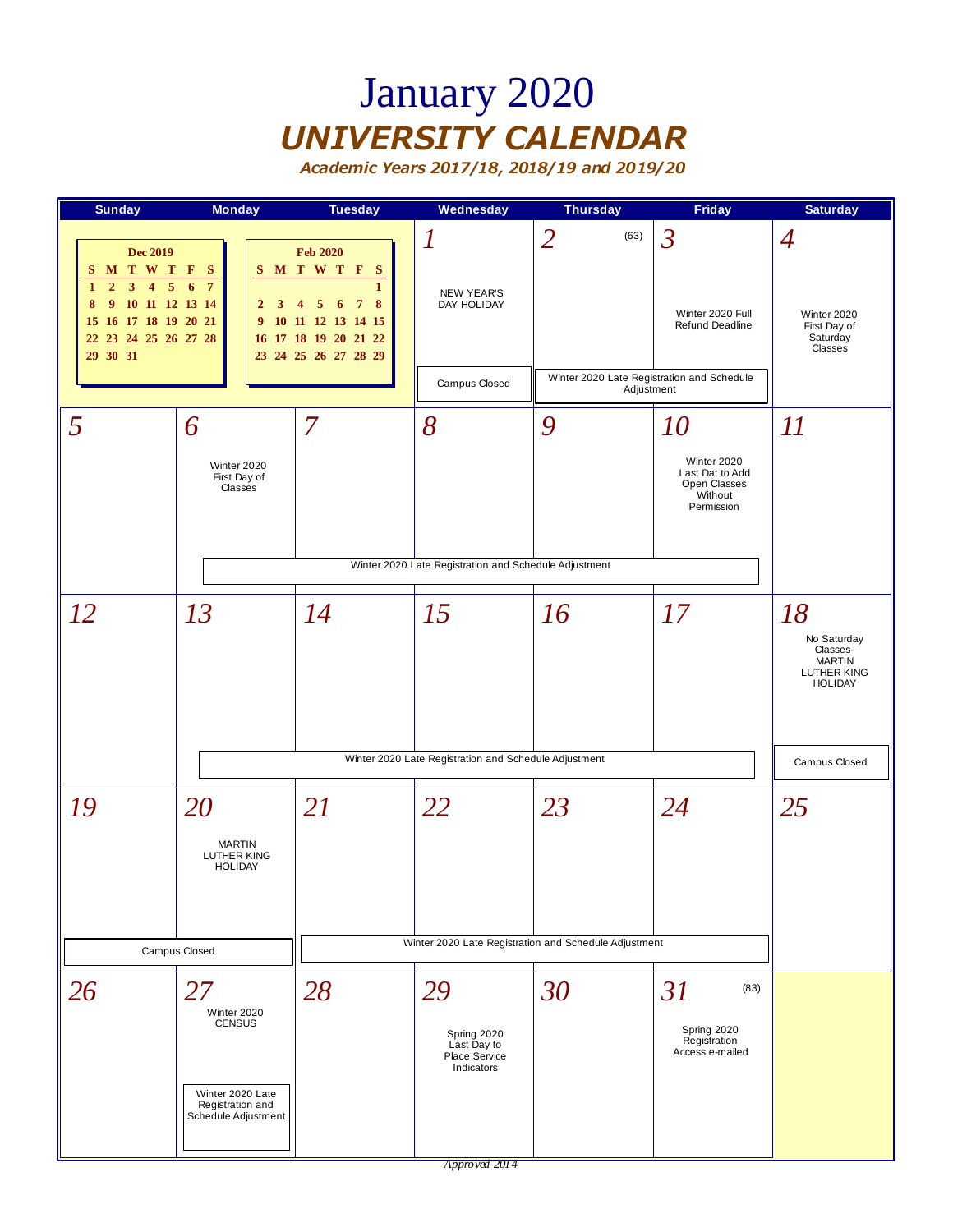## February 2020 *UNIVERSITY CALENDAR*

| <b>Sunday</b>  | <b>Monday</b>                                                                                            | <b>Tuesday</b>                                                                                                                                                                                           | <b>Wednesday</b>                                                                                                                                                                                                                   | <b>Thursday</b>                             | <b>Friday</b>                                          | <b>Saturday</b>  |
|----------------|----------------------------------------------------------------------------------------------------------|----------------------------------------------------------------------------------------------------------------------------------------------------------------------------------------------------------|------------------------------------------------------------------------------------------------------------------------------------------------------------------------------------------------------------------------------------|---------------------------------------------|--------------------------------------------------------|------------------|
|                | 5 <sup>5</sup>                                                                                           | <b>Jan 2020</b><br>S M T W T F<br>- S<br>$\overline{2}$<br>$\overline{\mathbf{3}}$<br>$\overline{\mathbf{4}}$<br>1<br>6 7 8 9 10 11<br>12 13 14 15 16 17 18<br>19 20 21 22 23 24 25<br>26 27 28 29 30 31 | <b>Mar 2020</b><br>M T W T F S<br>S<br>$\overline{2}$<br>$\overline{\mathbf{3}}$<br>$\overline{5}$<br>$\mathbf{1}$<br>$\overline{\mathbf{4}}$<br>9 10 11 12 13 14<br>8<br>15 16 17 18 19 20 21<br>22 23 24 25 26 27 28<br>29 30 31 | 6<br>$7\phantom{.0}$                        |                                                        | $\boldsymbol{l}$ |
| $\overline{2}$ | $\overline{3}$<br>(84)<br>Spring 2020<br>Textbook Adoption<br>Deadline<br>Spring 2020 Advising<br>Begins | $\boldsymbol{4}$                                                                                                                                                                                         | 5                                                                                                                                                                                                                                  | 6                                           | 7                                                      | 8                |
| 9              | 10                                                                                                       | $\overline{\mathfrak{U}}$<br>Spring 2020 Priority I Registration                                                                                                                                         | 12<br>Lincoln's<br><b>Birthday</b> (Staff<br>use on 12/28)                                                                                                                                                                         | 13<br>Spring 2020 Priority II Registration  | 14                                                     | 15               |
| 16             | 17<br>Spring 2020 Priority II<br>Registration                                                            | 18                                                                                                                                                                                                       | 19<br>Winter 2020<br>FA 60%<br>Refund<br>Recalculation                                                                                                                                                                             | 20<br>Spring 2020 Priority III Registration | 21<br>Washington's<br>Birthday (Staff<br>use on 12/29) | 22               |
| 23             | 24                                                                                                       | 25                                                                                                                                                                                                       | 26<br>Spring 2020 Priority IV Registration                                                                                                                                                                                         | 27                                          | 28<br>(103)<br>Spring 2020 Priority V<br>Registration  | 29               |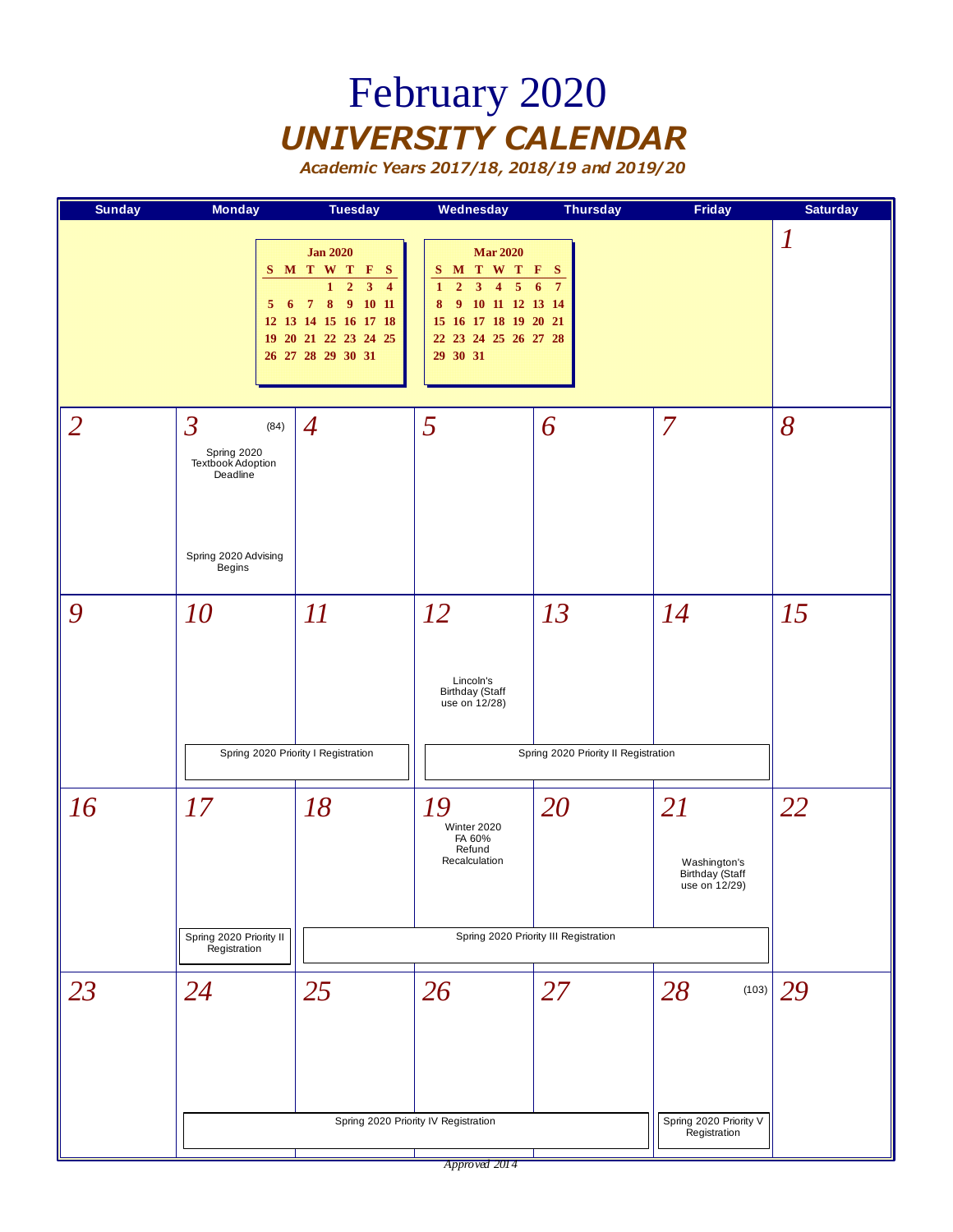### March 2020 *UNIVERSITY CALENDAR*

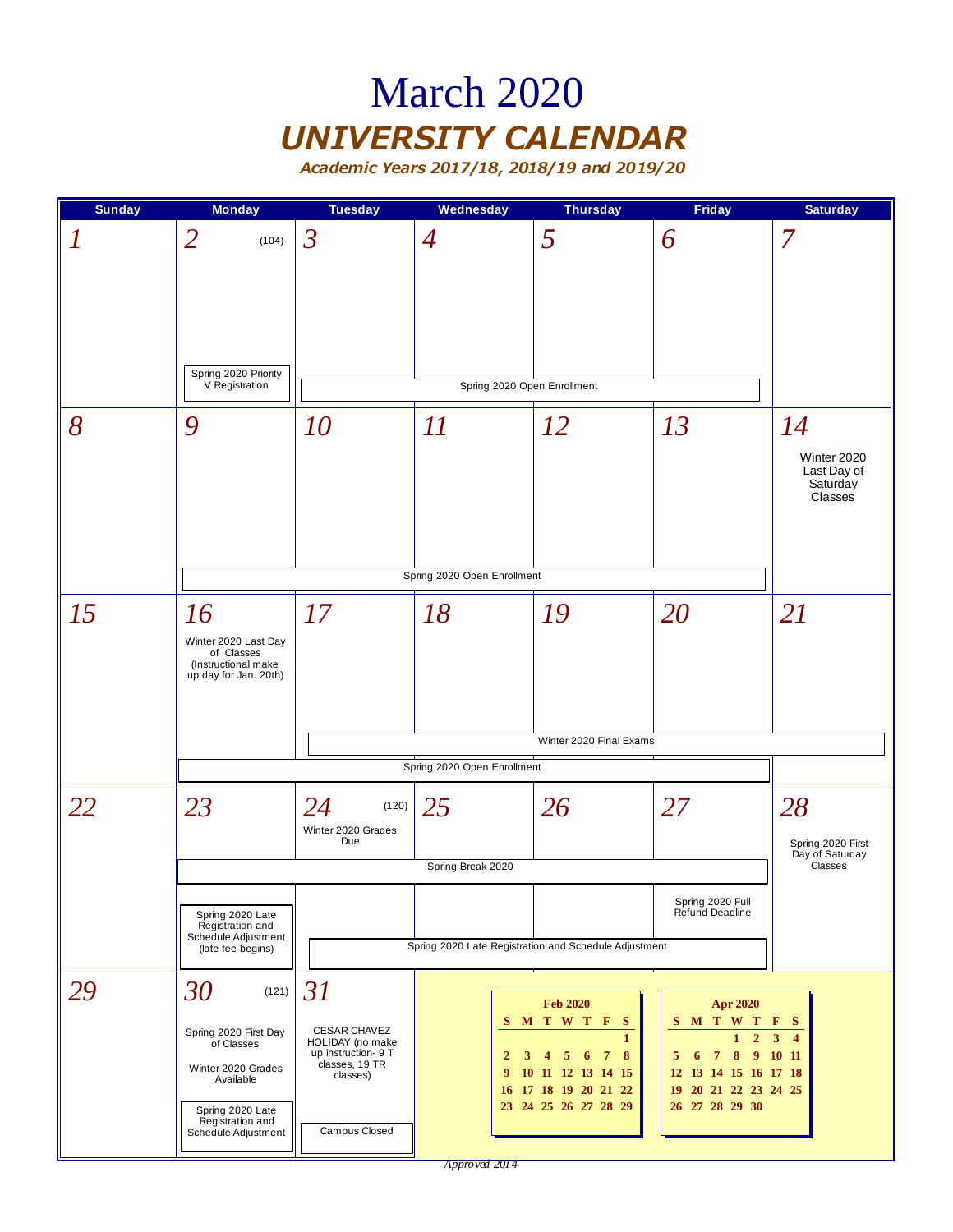# April 2020 *UNIVERSITY CALENDAR*

| <b>Sunday</b>                                                                                                                                                                                                          | <b>Monday</b>                                                                                 | <b>Tuesday</b>                                                                                                                                                                          | Wednesday                                                    | <b>Thursday</b>                                                         | Friday         | <b>Saturday</b> |
|------------------------------------------------------------------------------------------------------------------------------------------------------------------------------------------------------------------------|-----------------------------------------------------------------------------------------------|-----------------------------------------------------------------------------------------------------------------------------------------------------------------------------------------|--------------------------------------------------------------|-------------------------------------------------------------------------|----------------|-----------------|
| <b>Mar 2020</b><br>S M T W T F S<br>3 <sup>1</sup><br>$\overline{\mathbf{5}}$<br>$\overline{2}$<br>$\overline{4}$<br>$\mathbf{1}$<br>9 10 11 12 13 14<br>8<br>15 16 17 18 19 20 21<br>22 23 24 25 26 27 28<br>29 30 31 | 6<br>$7\phantom{.0}$<br>3 <sup>1</sup><br>$\overline{4}$<br>31                                | <b>May 2020</b><br>S M T W T F S<br>$\overline{2}$<br>1<br>$\pmb{8}$<br>$\overline{9}$<br>5 <sup>5</sup><br>6 7<br>10 11 12 13 14 15 16<br>17 18 19 20 21 22 23<br>24 25 26 27 28 29 30 | $\boldsymbol{l}$<br>(122)                                    | $\overline{2}$<br>Spring 2020 Late Registration and Schedule Adjustment | $\overline{3}$ | $\overline{A}$  |
| 5                                                                                                                                                                                                                      | 6<br>Spring 2020 Last Day<br>to Add Open Classes<br>Without Permission                        | $\overline{7}$                                                                                                                                                                          | 8<br>Spring 2020 Late Registration and Schedule Adjustment   | 9                                                                       | 10             | II              |
| 12                                                                                                                                                                                                                     | 13                                                                                            | 14                                                                                                                                                                                      | 15<br>Spring 2020 Late Registration and Schedule Adjustment  | 16                                                                      | 17             | 18              |
| 19                                                                                                                                                                                                                     | 20<br>Spring 2020<br>Census<br>Spring 2020 Late<br>Registration and<br>Schedule<br>Adjustment | <b>21</b>                                                                                                                                                                               | 22<br>Summer 2020<br>Dates Pending<br>Semester<br>Conversion | 23                                                                      | 24             | 25              |
| 26                                                                                                                                                                                                                     | 27                                                                                            | 28                                                                                                                                                                                      | 29                                                           | 30<br>(143)                                                             |                |                 |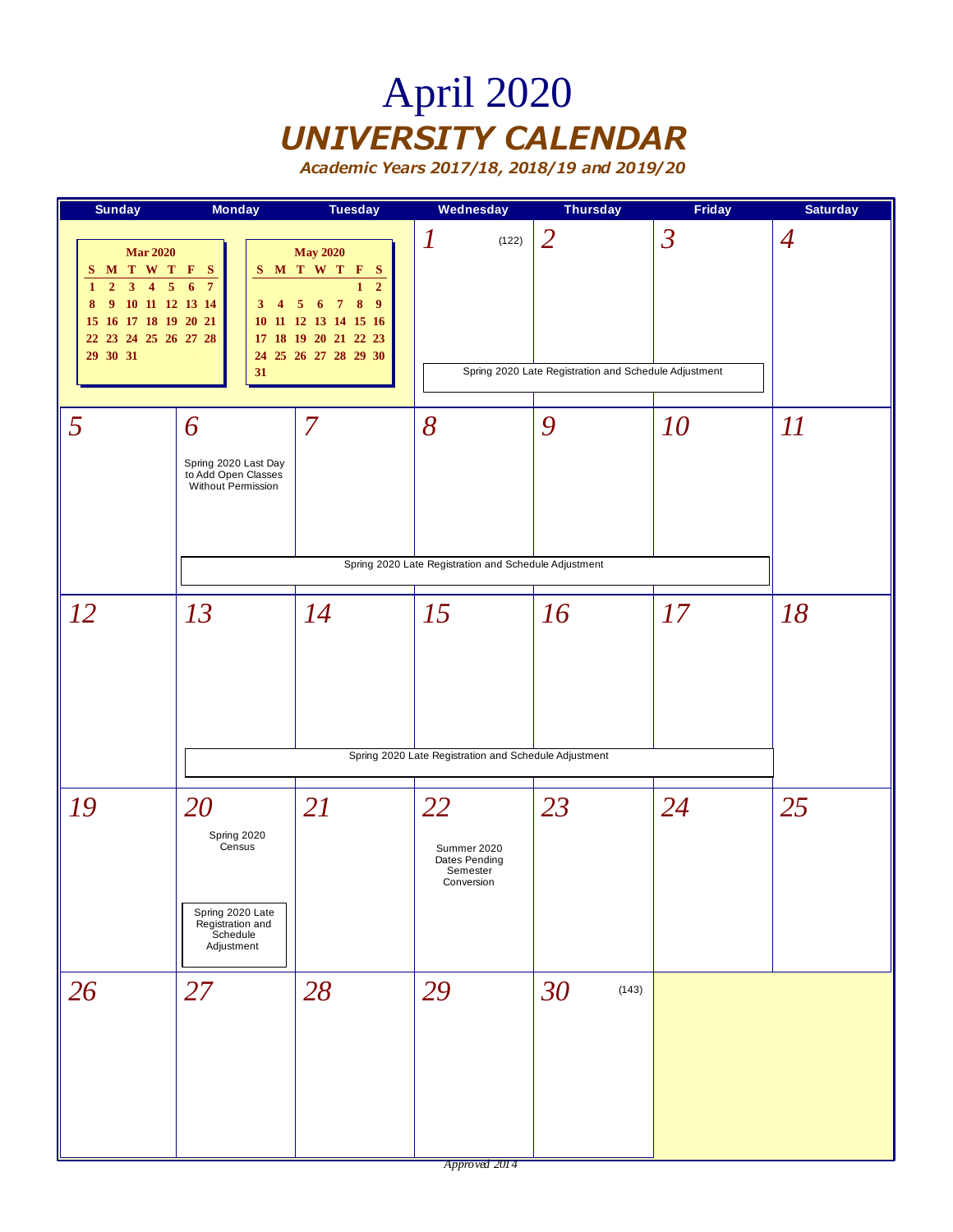## May 2020 *UNIVERSITY CALENDAR*

| <b>Sunday</b>  | <b>Monday</b>                                                                                                                                                                 | <b>Tuesday</b>                                                                                 | Wednesday                                                                                                                                                                                            | <b>Thursday</b> | Friday                    | <b>Saturday</b>                                |
|----------------|-------------------------------------------------------------------------------------------------------------------------------------------------------------------------------|------------------------------------------------------------------------------------------------|------------------------------------------------------------------------------------------------------------------------------------------------------------------------------------------------------|-----------------|---------------------------|------------------------------------------------|
|                | <b>Apr 2020</b><br>S M T W T F S<br>$\overline{2}$<br>$\mathbf{1}$<br>$\pmb{8}$<br>$\overline{7}$<br>5<br>6<br>12 13 14 15 16 17 18<br>19 20 21 22 23 24 25<br>26 27 28 29 30 | $\overline{3}$<br>$\overline{4}$<br>$\mathbf{1}$<br>91011<br>$\boldsymbol{8}$<br>7<br>28 29 30 | <b>Jun 2020</b><br>S M T W T F S<br>$\overline{5}$<br>$\mathbf 2$<br>$\overline{\mathbf{3}}$<br>$\overline{4}$<br>6<br>$\overline{9}$<br>10 11 12 13<br>14 15 16 17 18 19 20<br>21 22 23 24 25 26 27 |                 | $\boldsymbol{l}$<br>(144) | $\overline{2}$                                 |
| $\mathfrak{Z}$ | $\overline{4}$                                                                                                                                                                | 5                                                                                              | 6<br>Fall 2020 Dates<br>Pending<br>Semester<br>Conversion                                                                                                                                            | $\overline{7}$  | 8                         | 9                                              |
| 10             | $\varPi$                                                                                                                                                                      | 12                                                                                             | 13<br>Spring 2020<br>60% Refund<br>Recalculation                                                                                                                                                     | <i>14</i>       | 15                        | 16                                             |
| 17             | 18                                                                                                                                                                            | 19                                                                                             | 20                                                                                                                                                                                                   | 21              | 22                        | 23<br>MEMORIAL<br>DAY HOLIDAY<br>Campus Closed |
| 24             | 25<br>MEMORIAL DAY<br><b>HOLIDAY</b><br>(Instructional<br>make-up day is June<br>8)<br>Campus Closed                                                                          | 26                                                                                             | 27                                                                                                                                                                                                   | 28              | 29<br>(163)               | 30                                             |
| 31             |                                                                                                                                                                               |                                                                                                |                                                                                                                                                                                                      |                 |                           |                                                |